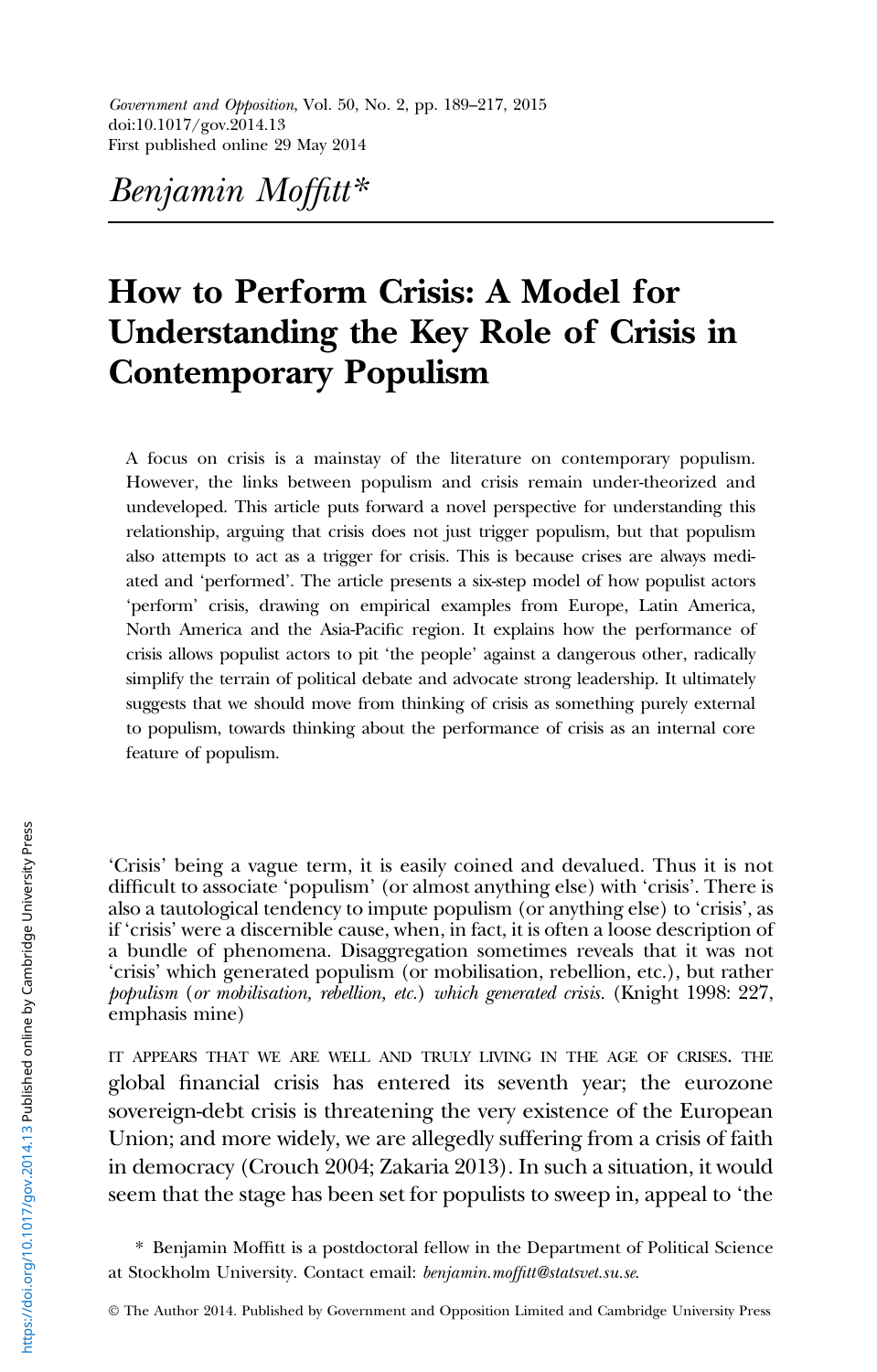people' and enjoy great success by capitalizing on a general loss of faith and disaffection with politicians, the elite and representative politics in general.

To some extent, this has occurred: Beppe Grillo's Five Star Movement (Movimento 5 Stelle) made a stunning political debut in Italy, capturing approximately a quarter of the overall vote in the 2013 federal elections; populist parties in Scandinavia have enjoyed a steady rise in popularity, while in Latin America, Rafael Correa has been re-elected for a third term as president in Ecuador, and Venezuelan president Nicolás Maduro will continue to fly the Chávista flag as a follower of former president Hugo Chávez. Yet elsewhere, populists are not doing so well in these times of crisis. The US Tea Party is flailing following the humiliating defeat of a number of their star candidates; despite her best efforts, Australia's Pauline Hanson has not been able to gain political office since the late 1990s; and in many countries allegedly undergoing crises, populist challengers have simply not emerged. This mixed evidence from across the world suggests a need to challenge the received wisdom regarding the causal relationship between populism and crisis, which tends to argue that crisis acts as either an external trigger or a necessary precondition of populism.

In this light, this article offers a new perspective on the relationship between populism and crisis, arguing that rather than just thinking about crisis as a trigger of populism, we should also think about how populism attempts to act as a trigger for crisis. This is due to the fact that crises are never 'neutral' phenomena, but must be mediated and 'performed' by certain actors. It argues that populist actors actively participate in the 'spectacularization of failure' that underlies crisis, allowing them to pit 'the people' against a dangerous other, radically simplify the terms and terrain of political debate and advocate strong leadership and quick political action to stave off or solve the impending crisis. In making this argument, the article suggests that we should move from a conception of crisis as something that is purely external to populism, to one that acknowledges the performance of crisis as an internal feature of populism. In other words, if we do not have the performance of crisis, we do not have populism.

To put this position forward, the first section of this article examines accounts of the relationship between crisis and populism in the contemporary literature on populism, demonstrating that most dominant approaches continue to posit crisis as external to populism,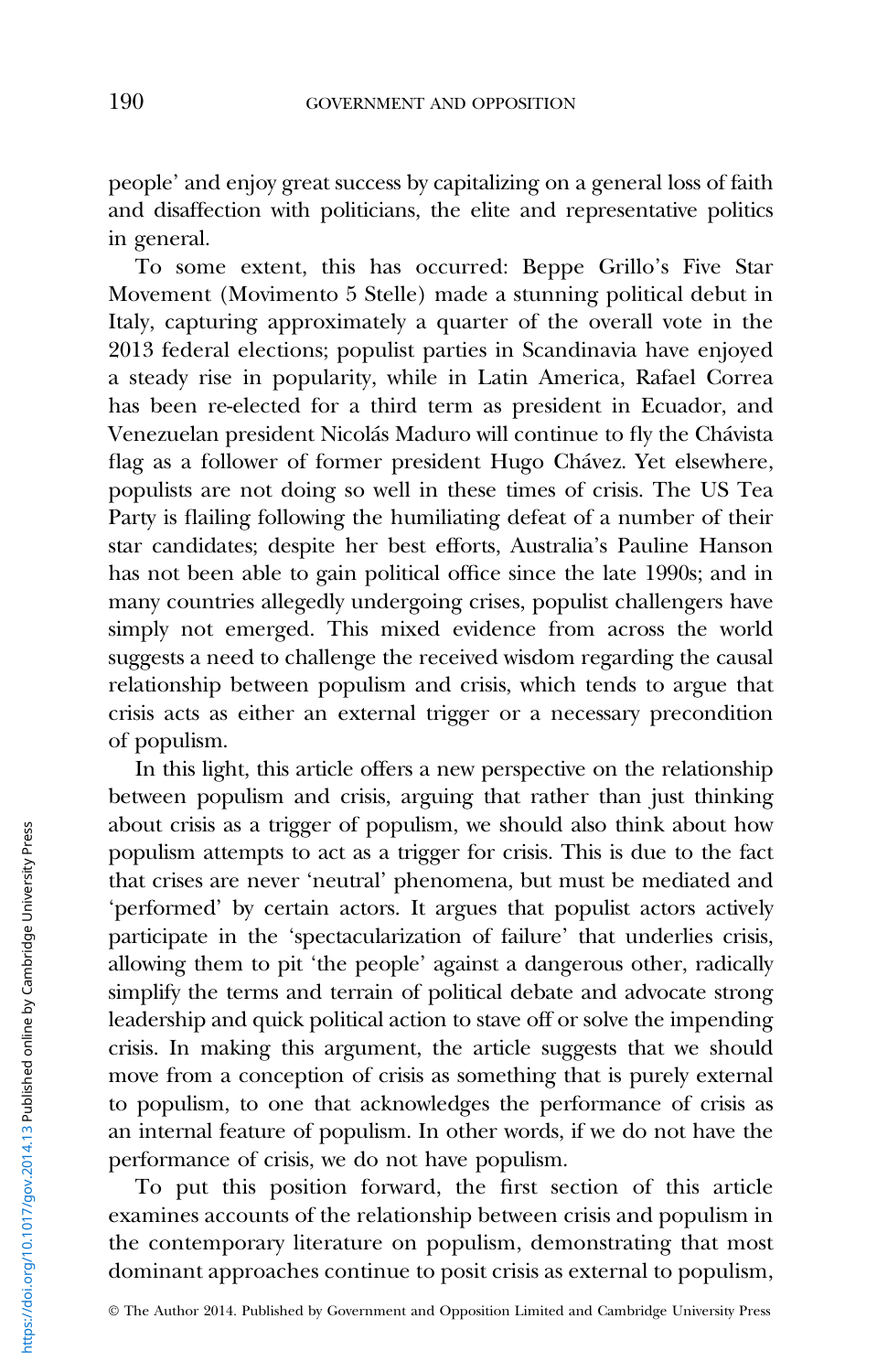and outlining some of the problems presented by this conception of crisis. The second section examines the concept of crisis, arguing that any definition of the phenomenon must take account of the necessary role of mediation, performance and spectacularization. The third section then presents a six-step model of how populist actors go about performing crisis, drawing on empirical examples of populists from across the world and explaining how this differs from other forms of 'crisis politics'. In doing so, this article seeks to fill a significant lacuna in the literature on populism – the fact that no journal article, to my knowledge, directly addresses the relationship between populism and crisis as its central focus.

# CURRENT APPROACHES TO POPULISM AND CRISIS

Approaches to the role of crisis in contemporary populist literature can be viewed on a spectrum. There are those authors who clearly draw a link between crisis and the emergence of populism, those who are unsure about the causal link and a small few who actually argue that there is little to no link at all between the two phenomena. What connects each of these approaches is a persistent conception of crisis as external to populism. These positions are outlined below.

The strongest advocate for linking crisis to populism is Ernesto Laclau [\(1977, 2005a](#page-25-0), [2005b\)](#page-25-0), whose work presents populism as a particular political logic. For Laclau, populism simply cannot emerge without crisis: in his earlier writings he argued that 'the emergence of populism is historically linked to a crisis of the dominant ideological discourse, which in turn is part of more general social crisis' (Laclau [1977:](#page-25-0) 175). More recently he has argued that 'some degree of crisis . . . is a necessary precondition for populism' (Laclau [2005a:](#page-25-0) 177). Indeed, he goes so far as to claim that a number of historical figures would have remained sidelined without crisis paving their way:

Without the slump of the 1930s, Hitler would have remained a vociferous fringe ringleader. Without the crisis of the Fourth Republic around the Algerian war, De Gaulle's appeal would have remained as unheard as it had been in 1946. And without the progressive erosion of the oligarchical system in the Argentina of the 1930s, the rise of Perón would have been unthinkable. (Laclau [2005a](#page-25-0): 177)

More widely, Laclau [\(2005a](#page-25-0): 139) claims that 'the crisis of representation . . . is at the root of any populist, anti-institutional outburst'.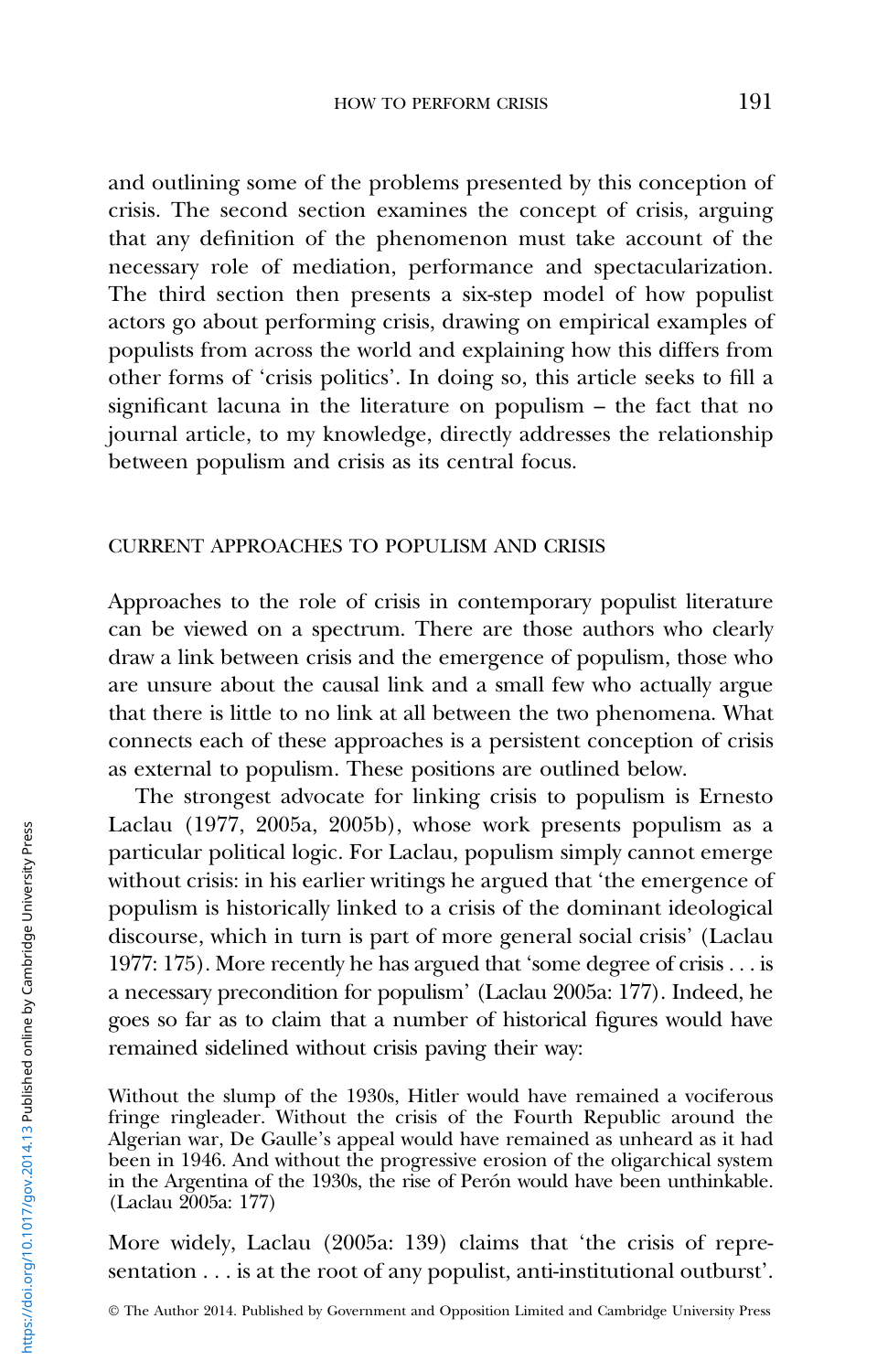Put bluntly, for Laclau, populism does not emerge or succeed without crisis spurring it into existence.

Those analysts of populism influenced by the work of Laclau (often working under the Essex School approach to discourse)<sup>1</sup> take a similar tack, tending to see crisis as offering a 'break' in hegemonic discourses, thus opening a space for counter-discourses (such as populism) to emerge. For example, Yannis Stavrakakis ([2005:](#page-27-0) 247) argues that 'the emergence of new discourses and new identities is always related to the dislocation or crisis of previously hegemonic discursive orders . . . this is also the case with populist discourses', and traces the emergence of a religious populist discourse in Greece in the early 2000s to a sense of crisis around Greece joining the European Economic Community. In a similar sense, Chantal Mouffe ([2005a, 2005b\)](#page-26-0) links populism to a crisis of political representation and the emergence of 'post-politics', while Sebastián Barros [\(2005:](#page-24-0) 269) links Menemism to a sense of terminal crisis.<sup>2</sup>

Strong causal links between crisis and populism are also evident in the contemporary literature on Latin American populism, particularly among those who view populism as a mode of organization or strategy. For example, Kenneth Roberts ([1995:](#page-26-0) 113) argues that populism 'surges most strongly in contexts of crisis or profound social transformation, when pre-existing patterns of authority or institutional referents lose their capacity to structure the political behaviour and identities of popular sectors', and he has linked Chávez's rise to a 'crisis of Venezuelan democracy' (Roberts [2012:](#page-26-0) 138). Others have specifically focused on the role of crisis in neopopulism: Kurt Weyland [\(1999](#page-28-0): 395) has argued that crises 'trigger the emergence of neoliberal populism' and, in reference to the cases of Argentina's Carlos Menem, Brazil's Fernando Collor and Peru's Alberto Fujimori, argues that 'absent deep crises, these candidates would have had little chance to win government power'. Elsewhere, Steven Levitsky and James Loxton [\(2012](#page-25-0): 165) have claimed that 'Fujimori's rise from obscurity to the presidency was rooted in a triple crisis' – crises of popular representation, the economy and security. These authors see external crises as providing an opportunity for populist politicians to step in with their charismatic authority, flex their muscles and undertake extensive and dramatic reform in order to 'sweep away the detritus of the past and usher in a new social order' (Roberts [1995:](#page-26-0) 113). They posit crisis as a necessary (or at least extremely conducive) precondition for the emergence of populism.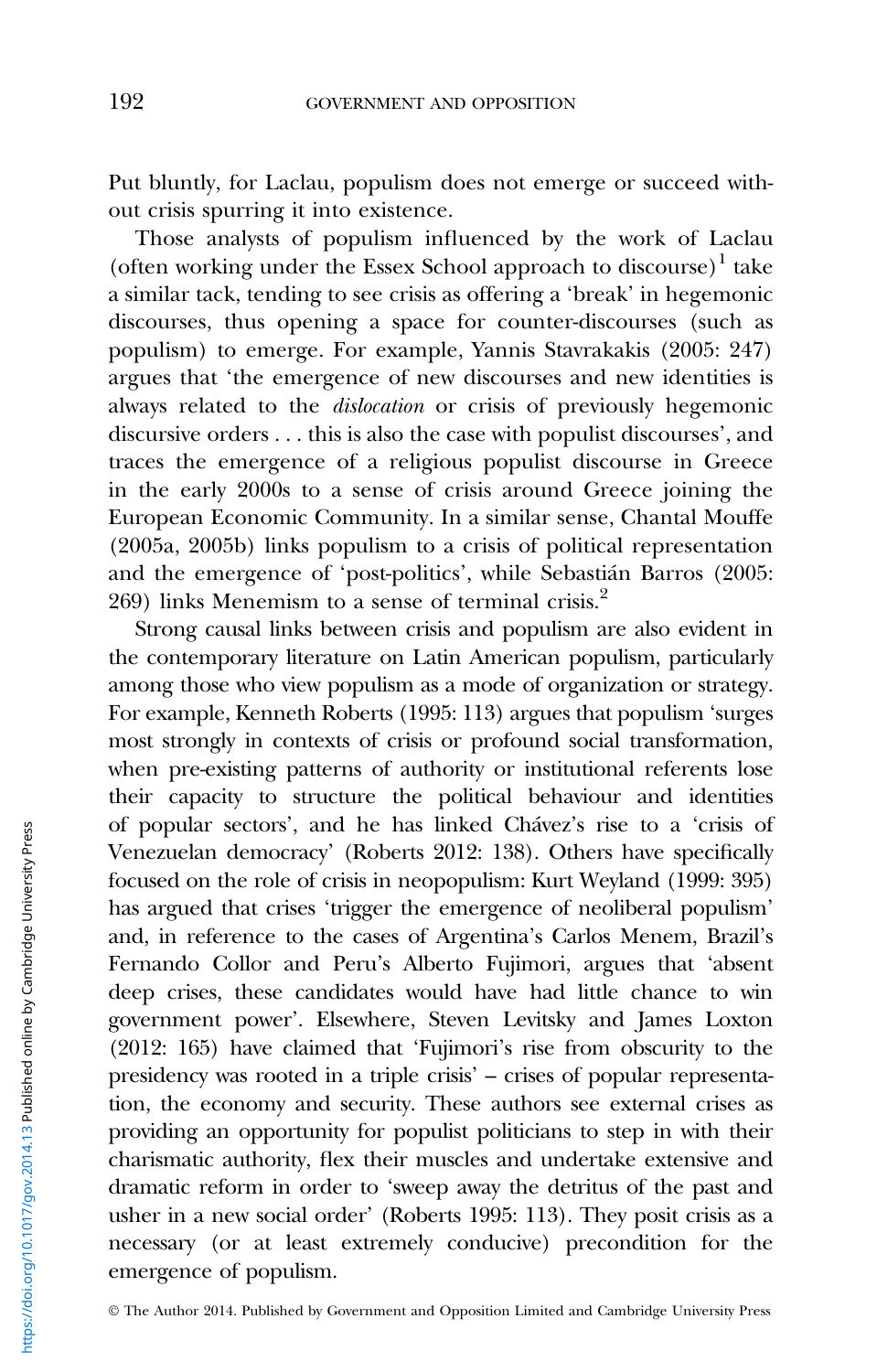Less sure about the link between crisis and populism are those authors working within the ideological 'minimal' approach to populism. The key advocate of this approach, Cas Mudde ([2007:](#page-26-0) 205), has acknowledged that 'emphasis on the vital role of "crisis" is a constant in studies of both historical and contemporary nativism and populism'. However, he criticizes this literature on the grounds that 'most authors do not bother to articulate what constitutes a crisis', meaning that the concept has remained vague and imprecise, and thus of limited analytic value. Nonetheless, Mudde does not believe that the concept should be rejected, as there does seem to be some significant correlation between variables we might associate with crisis – for example, economic instability, unemployment and political dissatisfaction – and the electoral success of European radical right populists in the empirical literature. However, as Mudde [\(2007:](#page-26-0) 205) notes, 'the key problem in this literature is the relationship between these variables and the overarching concept of crisis' – that is, these variables do not automatically equal crisis. More so, Mudde reminds us that nearly every modern political era has been alleged to be in crisis: for example, the 1950s and 1960s saw the 'end of ideology', the 1970s experienced a participation crisis, the 1980s saw the crisis of political parties, while the contemporary period has been marked by a crisis of political faith or trust, linked to cartelization, clientelism and corruption. If crises are a permanent fixture of contemporary politics, it makes it difficult to make claims about populism being an extraordinary phenomenon that only arises periodically during crisis. Overall, Mudde remains relatively agnostic on the question of crisis and populism.

Cristóbal Rovira Kaltwasser, another key advocate of the ideological approach, has also expressed reservations about how easily crisis can be linked to populism. He suggests that the 'crisis' view of populism fits snugly into what he calls the 'liberal approach' to populism. Within this approach, populism is viewed as a democratic pathology, with Rovira Kaltwasser [\(2012:](#page-26-0) 186) noting that the concept is framed similarly to the view of crisis in the European nationalism literature – as something that only emerges when democracy falters. Yet, as he notes, the types of 'modernization losers' hypotheses (for example, Betz [1994;](#page-24-0) Kriesi [1999](#page-25-0)) that argue that votes for populists come from those who suffer from the 'objective indicators' of crisis often do not stand up to empirical analysis: 'populist radical right parties have shown a great success precisely in those regions of Europe where the structural prerequisites for their rise were hardly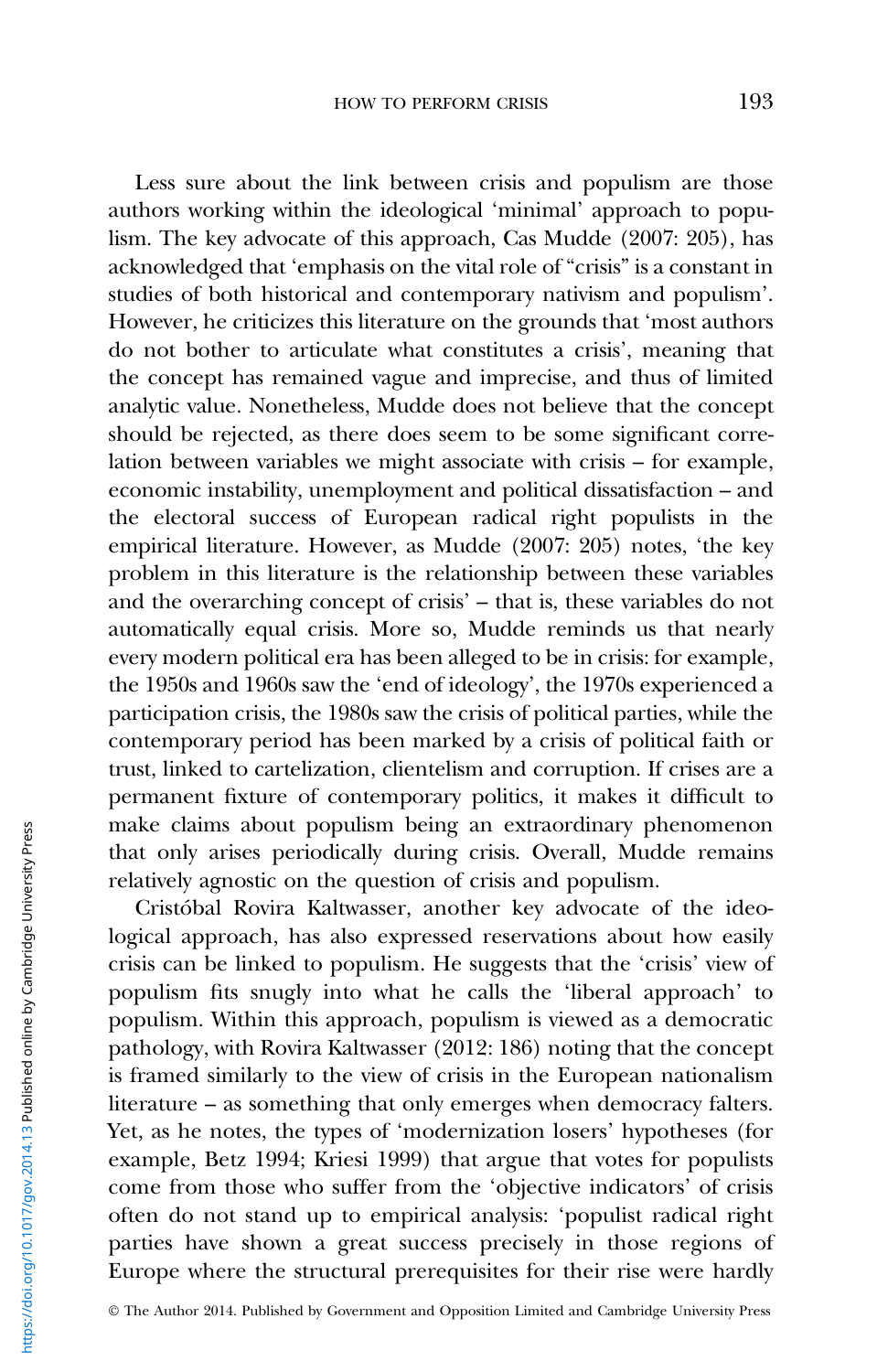existent' (Rovira Kaltwasser [2012:](#page-26-0) 188). As such, a conception of crisis within populism cannot only be structural, but must also refer to more subjective indicators, such as feelings of status loss (Lipset [1960\)](#page-25-0) and moral collapse (Taggart [2000\)](#page-27-0). Overall, while the adherents of the ideological approach do acknowledge the role of crisis in 'setting the scene' for populism, they do not see the relationship between the two as necessarily causal.

The third group of authors are those who reject outright the link between crisis and populism. Alan Knight [\(1998:](#page-25-0) 227) argues that crisis is 'a vague, promiscuously used, under-theorised concept which defies measurement and lacks explanatory power', and that the link between populism and crisis 'may often be historically valid, but it does not afford a robust etiology . . . this association is at best a rough tendency or correlation'. Benjamin Arditi [\(2007:](#page-23-0) 63) is equally suspicious of the link between populism and crisis, arguing that 'the reference to "crisis" also narrows down the scope of the populist experience to moments when politics fails to address participatory, distributive or other demands . . . the emphasis on the exception does not allow us to differentiate populist politics in opposition from populism in government'. He is interested here in how populist actors, especially when in positions of power, are able to govern without an 'external' crisis to trigger their appeal within the electorate.

Despite their differences, all of these approaches – whether arguing for strong, weak or no causality at all in regard to the relationship between crisis and populism – perceive crisis as external to populism. That is, crisis is considered as a phenomenon that does (or does not) cause, spur on, pave the way or affect the development of populism. Indeed, this view of crisis as an external variable is the mainstream view in political science, whereby we look for causal relationships between discrete social or political phenomena.

However, there are two central problems with this view when it comes to crisis. The first is that the relations between crisis and populism do not lend themselves to simple causal explanations. This is due to crisis being a contested phenomenon that lacks clear and distinct boundaries; the fact that crisis itself is a product of complex causality (Byrne and Uprichard [2012\)](#page-24-0); and the aforementioned difference between crisis and the variables we associate with crisis (Mudde [2007](#page-26-0)). The second problem is that we cannot truly conceptualize a 'neutral' or 'objective' crisis that populism can be measured against. This is not to say that there is 'no such thing' as crisis, but rather to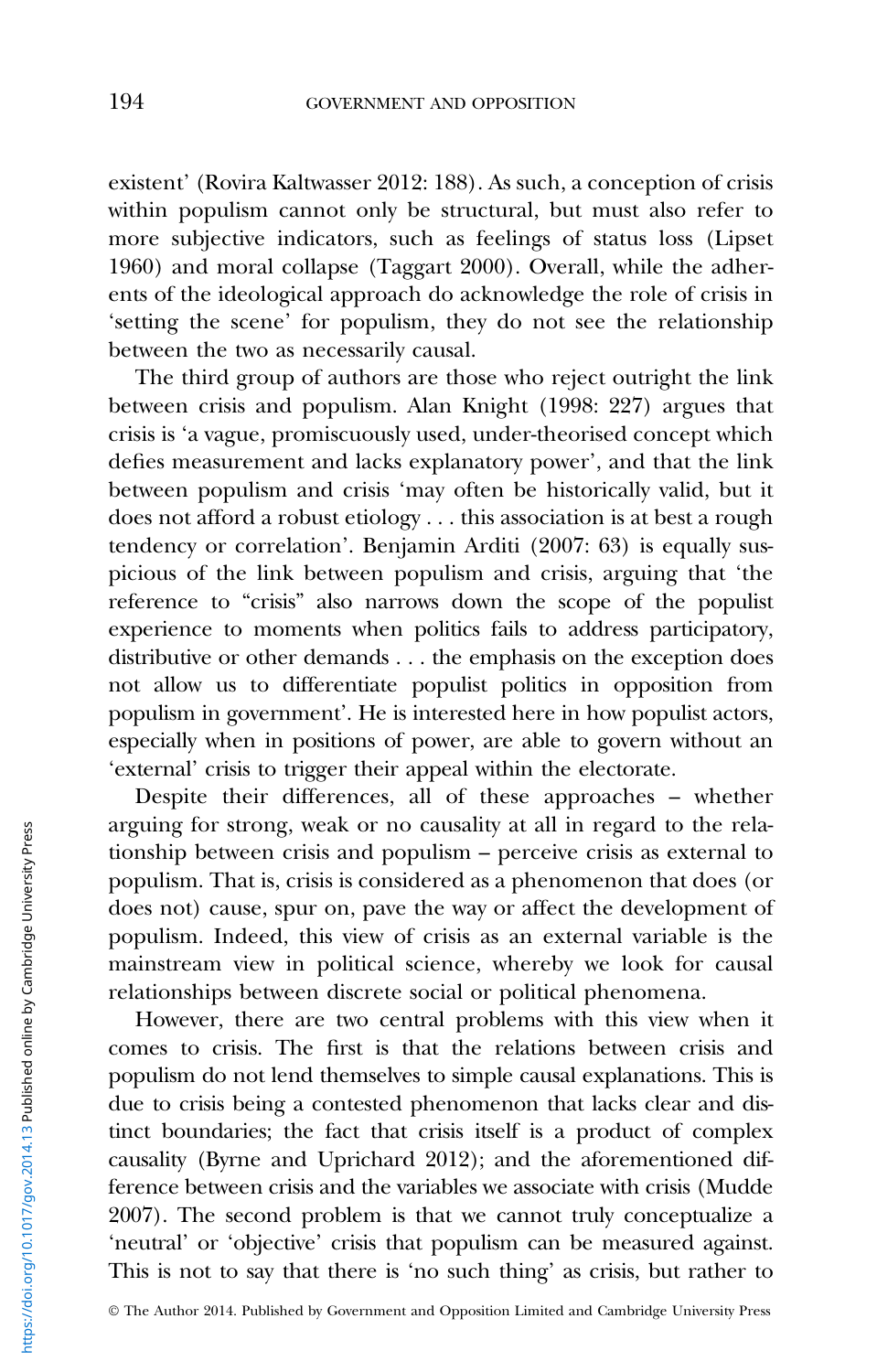acknowledge that we hit something of an ontological brick wall when using the concept: we cannot separate 'crisis' from the words we use to describe the phenomenon. To more widely invoke Slavoj Žižek's ([1999](#page-28-0)) reading of Lacan – there may very well be a Real in which crisis operates, but we cannot access it because our language remains at the level of the Symbolic. As such, crisis is very much what we make of it.

Given these ontological tensions, it is productive to move away from ostensibly 'objective' notions of external crisis, and instead towards a view of crisis as a phenomenon that can only be experienced through performance and mediation, whereby a systemic failure is elevated to the level of perceived 'crisis'. In this light, the performance of crisis should be seen as internal to populism – not just as an external cause or catalyst for populism, but also as a central feature of the phenomenon itself. This means that populist actors actively perform and perpetuate a sense of crisis, rather than simply reacting to external crisis. Moreover, this performance of crisis allows populists an effective way to divide 'the people' and their other, and to legitimate strong leadership by presenting themselves as voices of the sovereign people.

There are traces of this argument of seeing populism as internal to populism in the work of Paul Taggart ([2000, 2002, 2004\)](#page-27-0), who has stressed that a sense of crisis is what the analyst of populism should be interested in, rather than an objective notion of crisis itself. The question of whether there 'really is' a crisis is not important – rather, the key focus should be on populist actors' ability to create a sense of crisis and how they 'use that sense to inject an urgency and an importance to their message' (Taggart [2004](#page-27-0): 275). Carlos de la Torre's ([2007, 2010](#page-27-0)) work on Latin American populism also acts as an antecedent to this approach. Arguing against structuralist explanations that see populism as a transitory developmental stage caused by economic crises and upheaval, de la Torre ([2010](#page-27-0): 122) argues that the appeal of populism 'cannot be explained by the recurrence of a reified notion of crisis . . . economic crises are experienced through common people's values, norms, and prejudices. The economy is always culturally mediated.' Both Taggart and de la Torre's perceptive accounts of crisis and populism demonstrate that crisis is never merely a 'neutral' phenomenon that is experienced 'objectively'. Rather, crisis is a phenomenon that is mediated and performed, and experienced culturally and socially.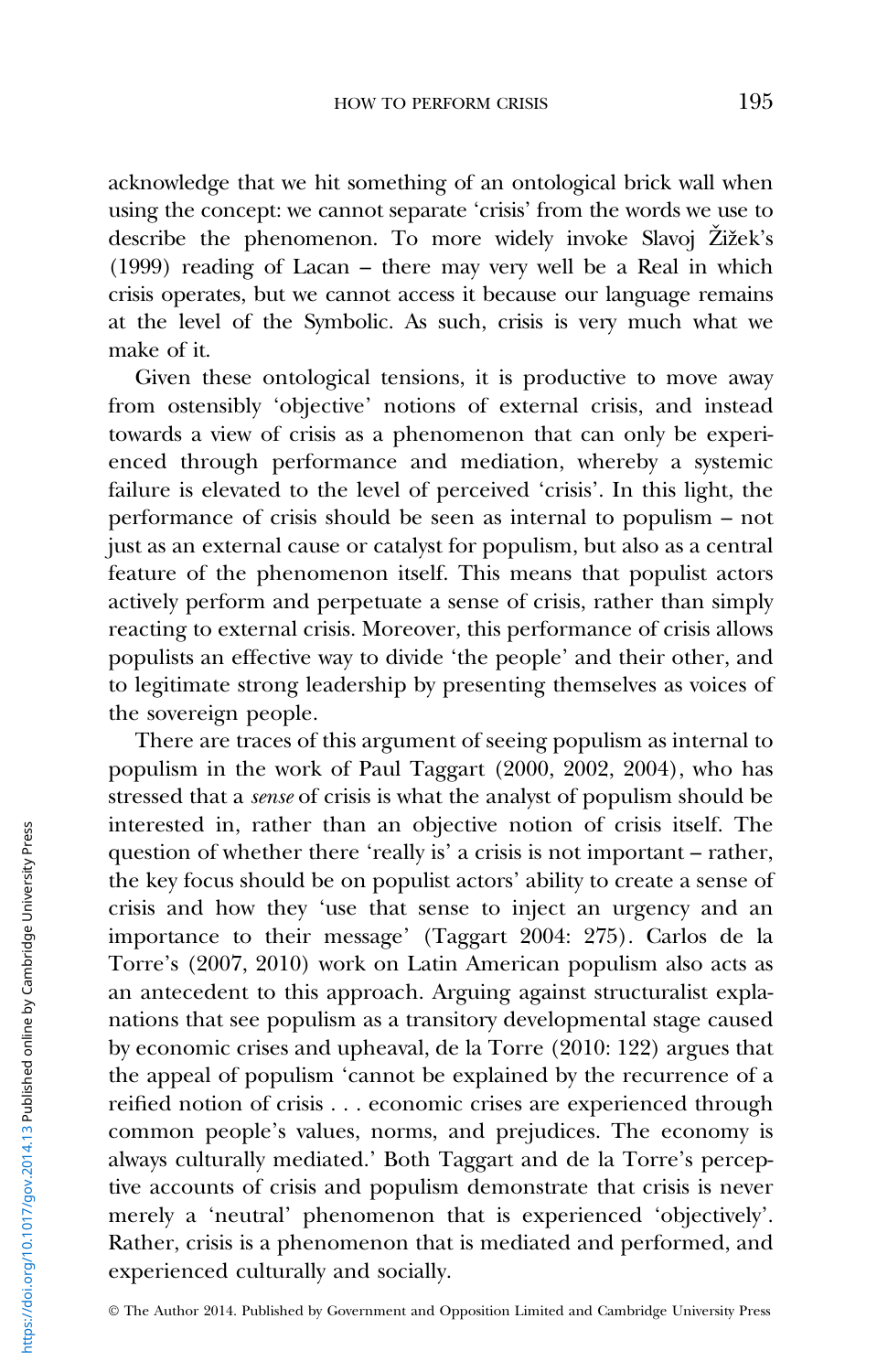# WHAT WE TALK ABOUT WHEN WE TALK ABOUT CRISIS

Let us take a small step back, and make clear what we are actually talking about when we use the term 'crisis'. The term obviously has a long history within the social sciences, with some of its better-known theorists being Karl Marx ([1981](#page-25-0)), Joseph Schumpeter [\(1942\)](#page-26-0), Jürgen Habermas ([1975](#page-24-0)) and Antonio Gramsci [\(1971:](#page-24-0) 276), who viewed crisis as the situation in which 'the old is dying and the new cannot be born'.

Reinhart Koselleck [\(2006\)](#page-25-0) provides the most complete intellectual history of the concept, tracing its etymological development from its early Greek origins through Christian theology, French medical grammar, the philosophy of history, German idealism and Marxist theory among others. Put briefly, its initial Greek root, krinō, referred to a decisive moment – 'a crucial point that would tip the scales' (Koselleck [2006:](#page-25-0) 358) – as well as the subsequent action of reaching a verdict. The key shift that Koselleck identifies in the term's development is the way that this initial concept of crisis became imbued with a sense of temporality in the late eighteenth century, meaning that crisis was not only that initial moment of decision, but also 'an expression of a new sense of time which both indicated and intensified the end of an epoch' (Koselleck [2006:](#page-25-0) 358). As such, crisis became the name of the situation that necessitates a vital decision that is seen as so significant and all-encompassing as to both change and delineate the course of history.

Janet Roitman ([2011:](#page-26-0) online) captures the fusing of these two senses of crisis in her theorization of the concept: 'crisis is mobilized in narrative constructions to mark out a "moment of truth" or as a means to think "history" itself. Such moments of truth might be defined as turning points in history, when decisions are taken or events are decided, thus establishing a particular teleology.' However, these 'turning points' or 'moments of truth' are never clear-cut states of flux or change: as Roitman stresses [\(2011:](#page-26-0) online), 'evoking crisis entails reference to a norm because it requires a comparative state for judgment: crisis compared to what?' As such, 'there is not "crisis" and "non-crisis," which can be observed empirically'. The attempt to determine objectively what 'is' or 'is not' a crisis is thus a relatively fruitless exercise, as the concept relies on notions of normality and stability that are themselves both culturally constructed and specific.

<sup>©</sup> The Author 2014. Published by Government and Opposition Limited and Cambridge University Press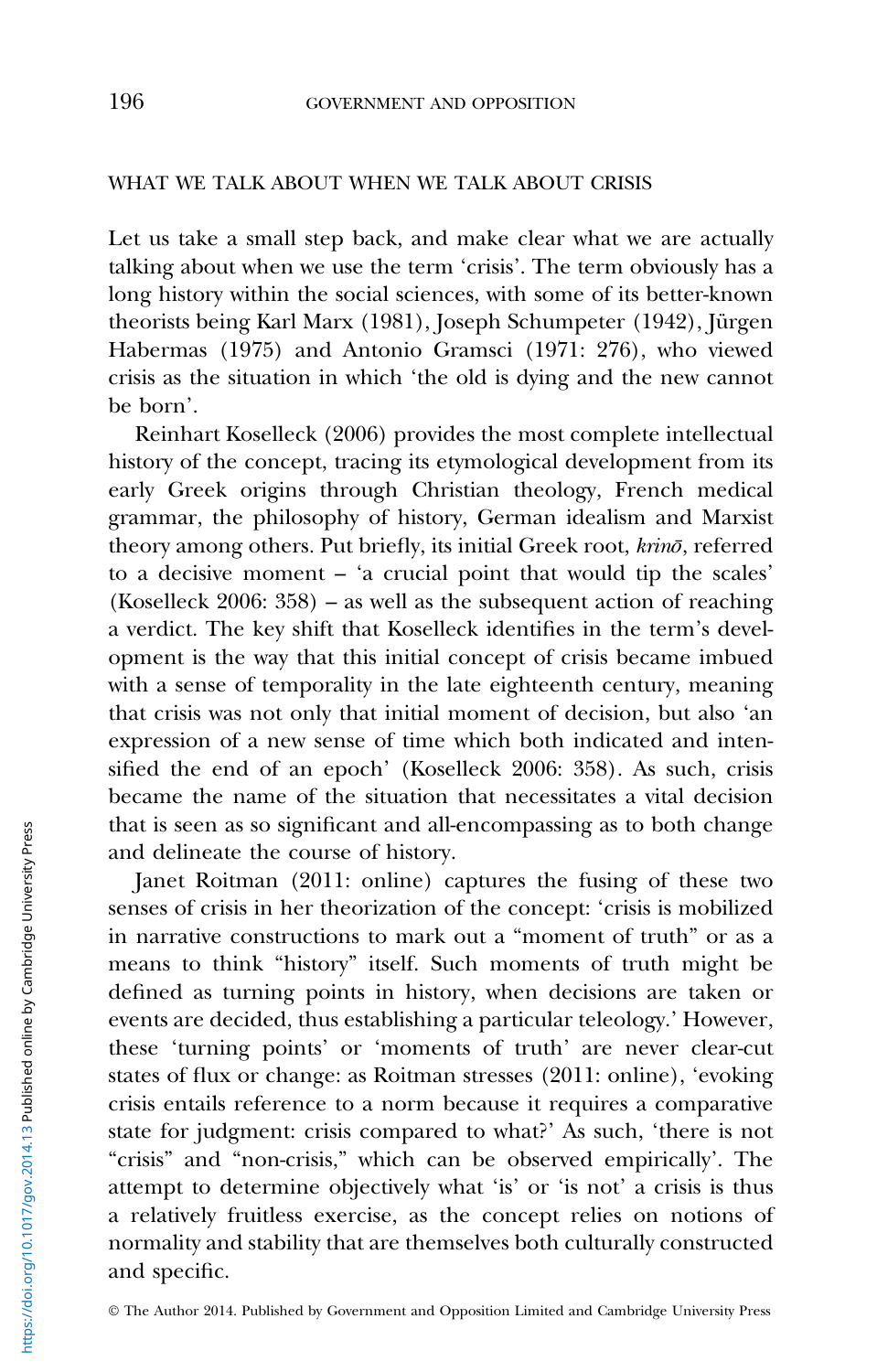In contemporary usage, the way that crisis is most usually signified is through linking it to failure – whether that be of the financial system, political system, public policy, democracy, representation, masculinity and so on – and thus the impetus to act (or make the vital decision) comes from the need to correct the failure and stem the crisis. Yet failure and crisis are not one and the same – as Colin Hay has argued, there is a need to analytically distinguish between the two. While failure may provide 'the structural preconditions for crisis' (Hay [1995:](#page-24-0) 64), crisis is 'a condition in which failure is identified and widely perceived, a condition in which systemic failure has become politically and ideationally mediated' (Hay [1999](#page-24-0): 324). In other words, a crisis only becomes a crisis when it is perceived as a crisis – when a failure gains wider salience through its mediation into the political, cultural or ideological spheres and is commonly accepted as symptomatic of a wider problem.

If we take this distinction between failure and crisis seriously, we can see that those authors who claim that populism is spurred on by structural or institutional crisis are often actually talking about failure – they see populism as a result of a market failure or system failure, rather than of market crisis or system crisis. In these cases, the term 'crisis' has been used uncritically, seen as an objective indicator of disorder, chaos or breakdown. However, the symptoms and the diagnoses have been mixed up here – the difference between failure and crisis hinges on mediation. A failure does not automatically necessitate a demand to act with immediacy and decisiveness. This demand to act only emerges with crisis – that is, when the failure becomes culturally or politically mediated and gains an important temporal dimension. In other words, a crisis marks the spectacularization of failure – the elevation of failure to crisis, in which the crisis becomes the foci for a historical decision and action. As Taggart ([2004:](#page-27-0) 282) notes, 'the idea of living at a turning point in history is an important one for populist ideas'. From this point of view, crisis is a phenomenon that is mediated and performed, and thus can be thought of as a key part of populism, rather than just as something external to it.

#### PERFORMING CRISIS

So how do populist actors actually go about performing crisis? How, in their language, framing and presentation, do they 'spectacularize'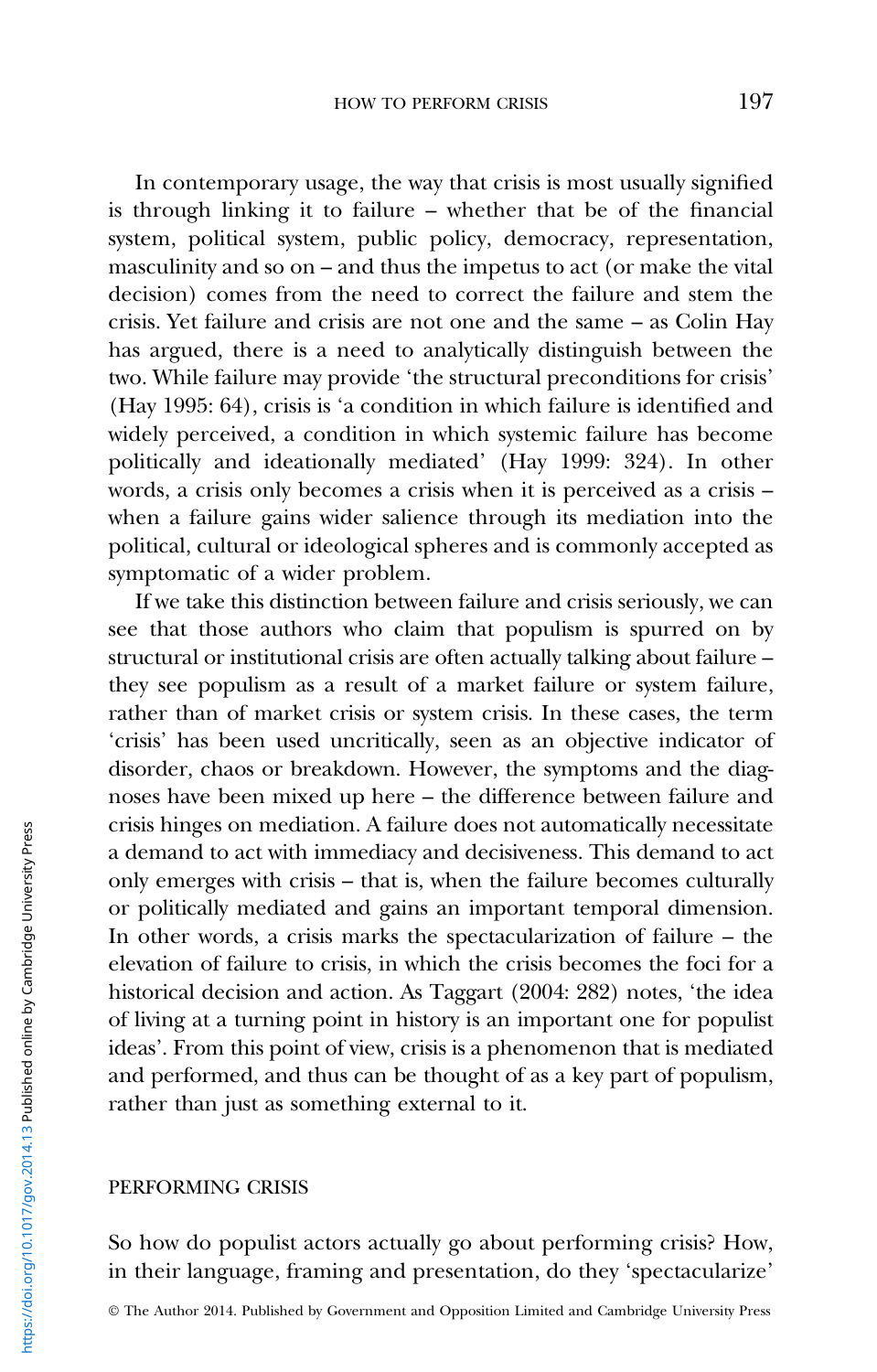failure? There are six major steps that populist actors use to elevate a failure to the level of crisis, and in the process, seek to divide 'the people' from those who are responsible for the crisis, present simple solutions to the crisis and legitimate their own strong leadership as a way to stave off or bring about an end to the crisis. In reality, these steps do not necessarily proceed in this exact order, nor are they always discrete – however, they have been separated here for analytical utility.

These steps were discerned on an inductive basis, in which cases of leaders who have been accepted as uncontroversial examples of populist in the contemporary literature on populism were examined. The reason for this approach is that while there is wide disparity in the literature as to how to conceptualize populism, the actual cases of actors that are usually called 'populist' are relatively undisputed and tend to be repeated within the comparative literature. In other words, while authors might disagree as to what populism *is*, they do not tend to disagree about who populists are (Moffitt and Tormey [2013](#page-25-0)).

The model of the populist 'performance' of crisis is as follows:

- 1 Identify failure.
- 2 Elevate to the level of crisis by linking into a wider framework and adding a temporal dimension.
- 3 Frame 'the people' vs. those responsible for the crisis.
- 4 Use media to propagate performance.
- 5 Present simple solutions and strong leadership.
- 6 Continue to propagate crisis.

# Identify Failure

The first step is to identify or choose a particular failure and bring attention to it as a matter of urgency. The ability to elevate a failure to the level of crisis will probably be more successful if the chosen failure already has some political salience. For example, in times of economic instability, a populist actor may choose to focus on the failure of the political class to protect 'ordinary people' from bankers. At other times, sociocultural issues may prove more salient: for example, the central issue that both Australian populist Pauline Hanson and New Zealander populist Winston Peters initially chose to focus on was the 'failure' of Asian immigration in their countries, while Dutch populist Geert Wilders has focused primarily on the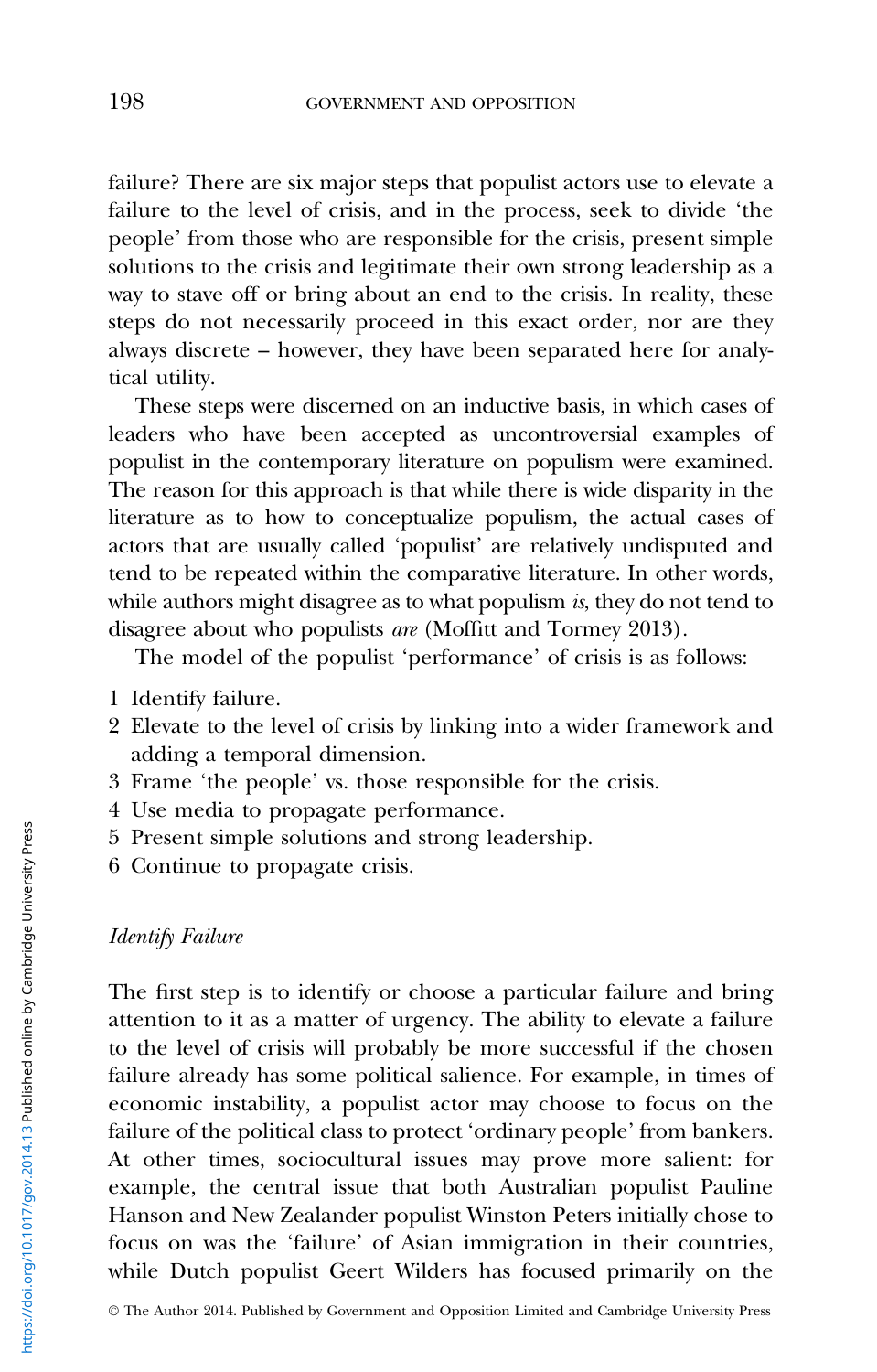'failure' of Muslim immigration in the Netherlands. Another central failure that populist actors often focus on is the failure of political representatives or elites. This does not mean that populists are 'singleissue' politicians, but rather that a particular failure is initially identified as a way of gaining attention and building up a sense of crisis.

# Elevate to the Level of Crisis by Linking into a Wider Framework and Adding a Temporal Dimension

The next step is to link this chosen failure with other failures, thus locating it within a wider structural or moral framework. In doing this, populist actors attempt to make the failure appear symptomatic of a wider problem, thus elevating the failure to the level of crisis.

Laclau has given us some indication of how this operation works in his discussion of what he calls 'demands' in his theory of populist logic. For Laclau ([2005a](#page-25-0): 74), an initial demand which remains unanswered or unfulfilled by the actor, institution or system it is addressed to (for example, a demand for reduced immigration levels addressed to the government) will begin to be linked with other unfulfilled demands in an 'equivalential chain'. The further the chain of equivalence between unfulfilled demands is extended, the weaker the connection becomes to the initial particular demand. As such, the initial demand begins to function as a 'floating signifier' that represents the different demands entering the anti-systemic chain of equivalence – it stands as the 'general equivalent representing the chain as a whole' (Laclau [2000](#page-25-0): 302). It is this increasing 'emptiness' of the initial demand that is key to populism's political saliency: 'the so-called "poverty" of the populist symbols is the condition of their political efficacy' (Laclau [2005b:](#page-25-0) 40).

Laclau, however, does not explain how such demands become linked together. Demands, or in our case, perceived failures, do not simply link together in an automatic fashion but have to be actively linked together – someone has to extend the 'equivalential chain'. This is where the performance of populist actors comes in. Through mediated performance (whether a speech, rally, interview, written piece, press release or other medium), populist actors link failures in an attempt to homogenize a disparate set of phenomena as symptoms of a wider crisis, with these discrete 'failures' contextualized in the form of a temporally bounded and significant event.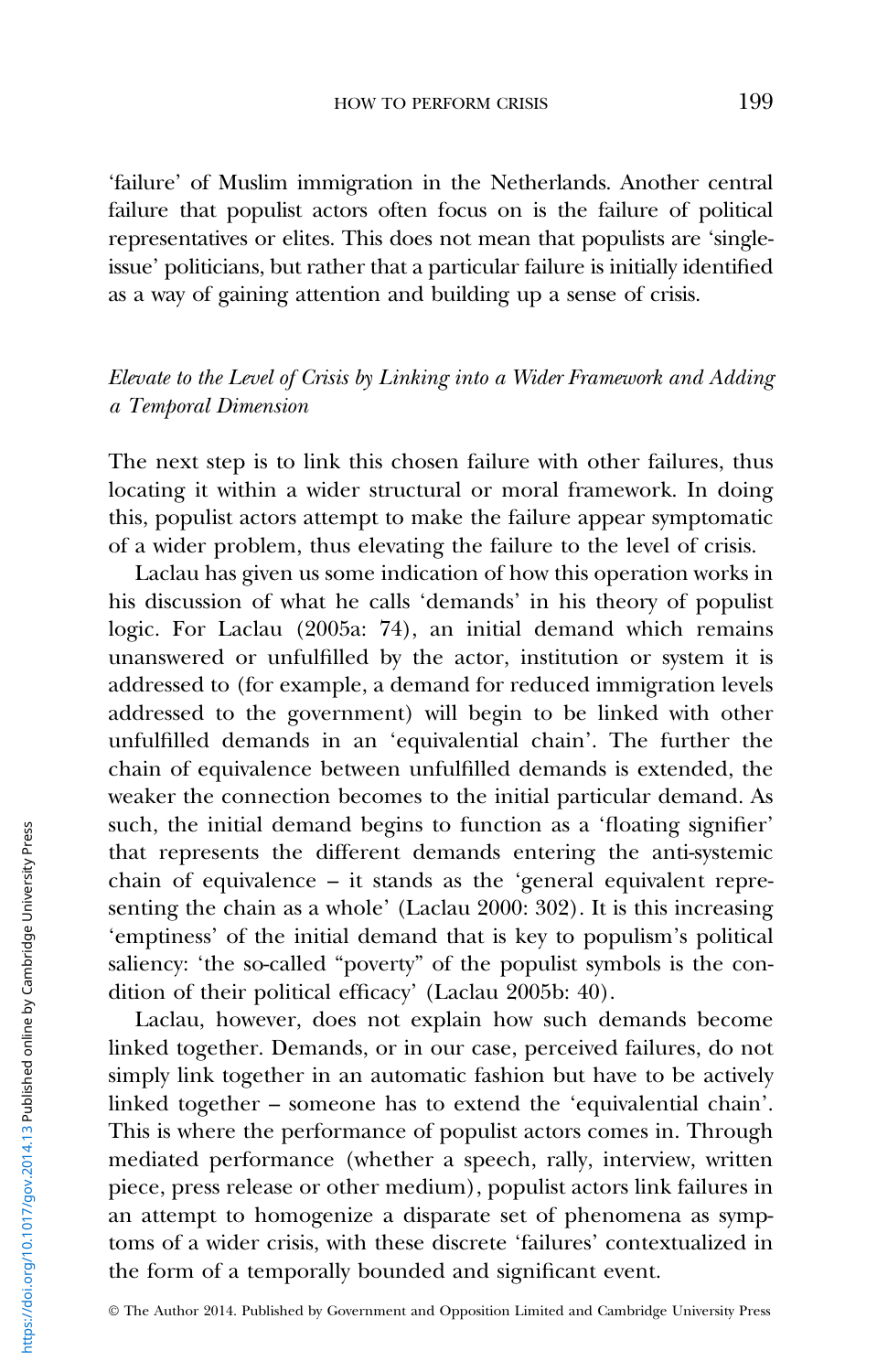Two key examples illustrate the linkage of the failures as crisis through performance by populists. The first is that of Pauline Hanson's maiden speech to the Australian Parliament in 1996. Hanson managed to link an astounding number of perceived failures together in this one speech, including 'the apparent existence of "reverse racism", welfare payments to Aboriginal Australians, multiculturalism, bureaucracy, immigration, unemployment, foreign debt, living standards, family law, privatisation of government assets, foreign aid, the United Nations, government investment in large-scale development projects, national military service, interest rates, and the (apparently threatening) status and size of Asian nations surrounding Australia' (Scalmer [2002:](#page-26-0) 149–50). All of these failures were wrapped up in the central framework of multiculturalism, which she labelled 'a national disgrace and crisis' (in Hansard [1996:](#page-24-0) col. 3862). This spectacle drew 'unprecedented Australian and international media attention' (Ward et al. [2000](#page-27-0): 2) and successfully launched Hanson as a key player in Australian politics, with her chosen 'crisis' of multiculturalism gaining a huge amount of attention and debate.

Another example of linking issues through spectacle and performance is the US Tea Party's Taxpayer March on Washington, which was held on 12 September 2009. While the initial issue that arguably spurred the creation of the Tea Party was the Obama administration's mortgage bailouts (as expressed by CNBC host Rick Santelli's rant at the Chicago Mercantile Exchange), $3$  the speeches at this march extended to such issues as taxation, healthcare reform, abortion, free-market capitalism and big government, while signs held by the protestors compared Obama to Hitler and Stalin and questioned his 'true' nationality. The overall concern here was not just about bailouts – the initial 'failure' – but rather the looming crisis that was to be brought about by Obama's 'socialist' plan for the US, taking in a number of heterogeneous issues.

An important temporal dimension underlies these performances of crisis. Populists present their appeal as having to be enacted within short timelines, without which terrible things will occur. This sense of impending doom presents society at a precipice, which, if broached, cannot be reversed. For example, in her maiden speech to parliament, Pauline Hanson claimed that 'time is running out. We may only have 10 to 15 years to turn things around' (Hansard [1996:](#page-24-0) col. 3862) before Australia was doomed by multiculturalism. Sarah Palin has argued that America is 'at a crossroads' (in Newton-Small [2011](#page-26-0)).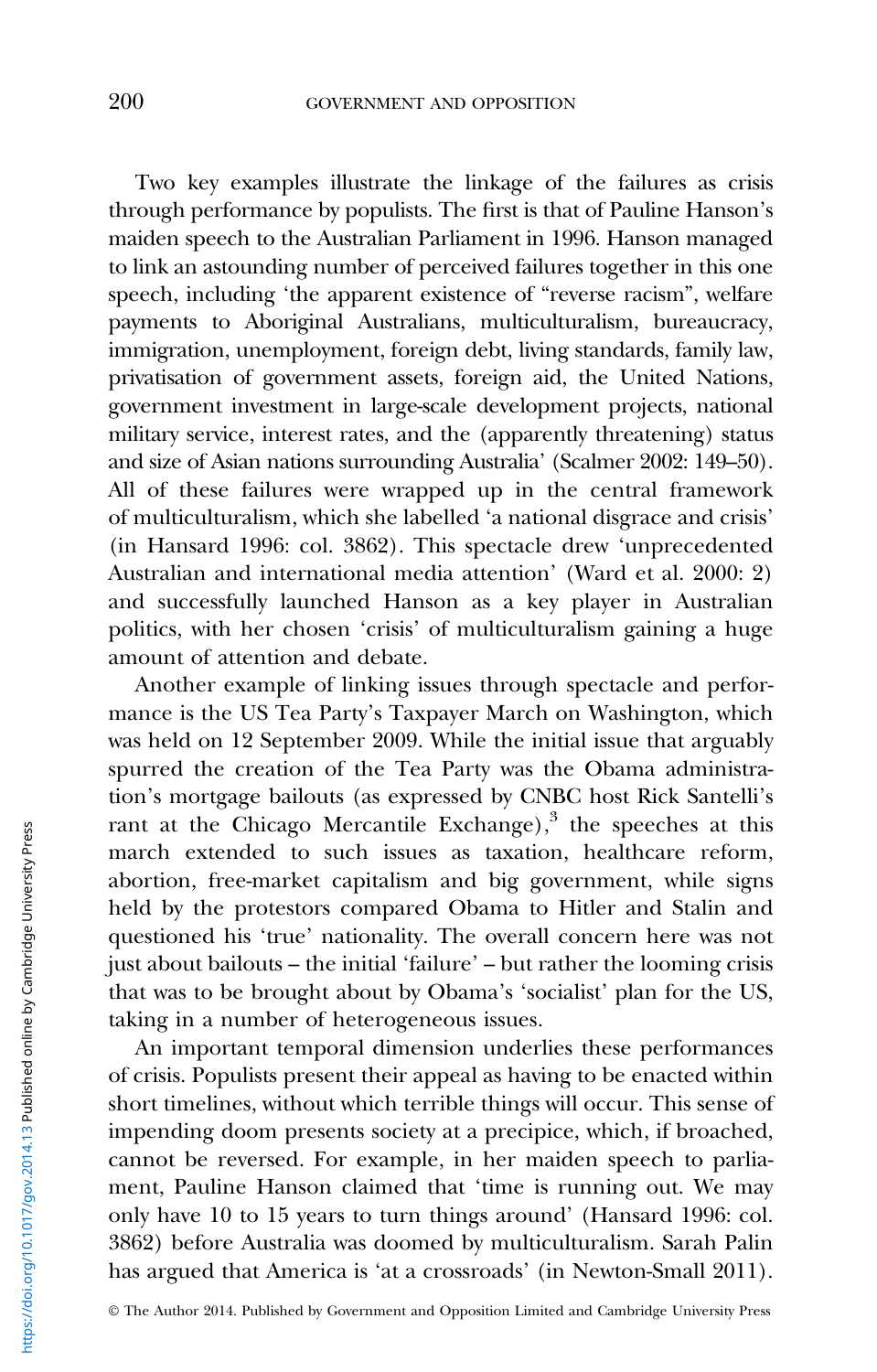Even more dramatically, Hugo Chávez claimed during the 1998 Venezuelan presidential election that 'we are in the times of the Apocalypse. You can no longer be on the side of the evil and the side of God' (quoted in Hawkins [2010:](#page-24-0) 55). The urgency of these claims elevates the situation to one in which the crises must be dealt with immediately, and decisions made in order to stave off the crisis, rather than taking time to consider the many different options on the table. The 'slow politics' (Saward [2011\)](#page-26-0) of consensus and negotiation are presented as ineffectual, while strong and decisive political action, unencumbered by procedural checks and balances, are seen as desirable.

The metaphors that are commonly used by populist actors in such performances also reflect this urgency. Metaphors of contagion or pathology, such as Pauline Hanson's claim that Australia was 'in danger of being swamped by Asians' (Hansard [1996](#page-24-0): col. 3861) are used alongside metaphors of natural disaster, such as Geert Wilders's claim (2013) that Western nations 'must stand together, otherwise we will be swept away by Islam'. As James Brassett and Chris Clarke ([2012](#page-24-0)) have argued, such metaphorical framing devices invoke a sense of shared trauma and concern, with a common threat bringing together 'victims' through a shared sense of vulnerability.

# Frame 'the People' vs. those Responsible for the Crisis

Once the initial failure has been linked and elevated into a wider framework of crisis, the populist actor is able to identify those who are responsible for the crisis, and to set them against 'the people', who are presented as being most negatively affected by the crisis. This is useful, given that 'the people' often remains a vague signifier, reliant on identification of the enemy in order to give meaning to 'the people's' identity – as Taggart ([2000:](#page-27-0) 94) argues, 'populists are often more sure of who they are not than of who they are. The demonization of social groups, and particularly the antipathy towards the elite, provides populists with an enemy, but it is also a crucial component of the attempt to construct an identity.'

Indeed, the performance of crisis facilitates this group identification in two major ways. First, it allows populist actors a way of linking the elite with the aforementioned social groups, who together are portrayed in concert as being opposed to 'the people' in presenting,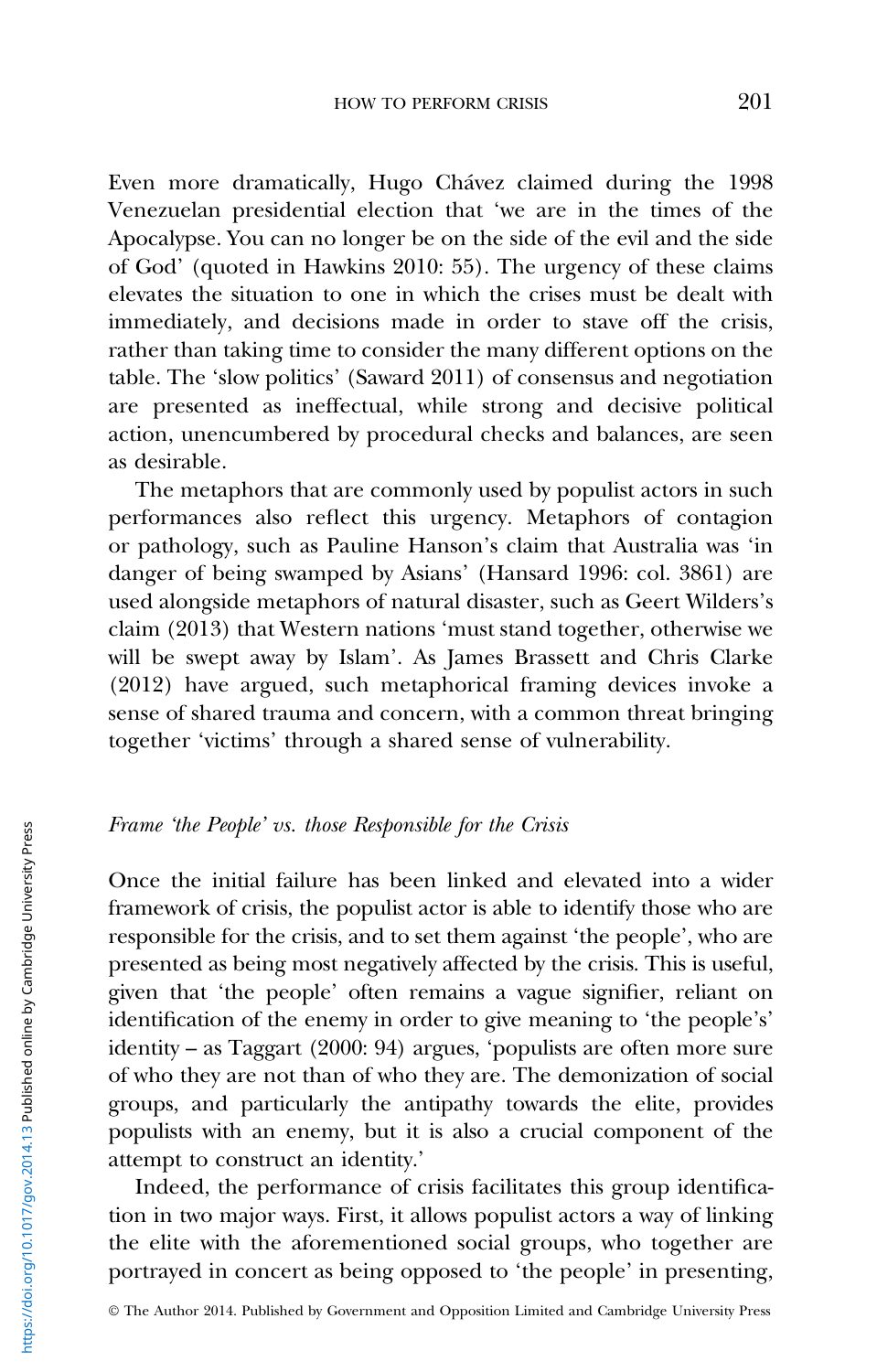causing or perpetuating the crisis.<sup>4</sup> For example, Western European populist radical right actors, such as Jean-Marie Le Pen, have tended to focus their exclusionary efforts on non-native groups, such as the Roma, Muslims or Turks, as well as on the elite, including bureaucrats, journalists and academics. Similarly, the Reform Party of Canada used a 'crisis' of Canadian democracy (Laycock [1994;](#page-25-0) Wegierski [1998](#page-28-0)) to target the elite (in the form of old parties and bureaucrats) as well as 'welfare mothers', juvenile delinquents and 'special interest groups' among others who allegedly drain the country's coffers (Laycock [2012\)](#page-25-0). In each of these cases, the elite is construed as designing, promoting and advocating the policies that benefit the minority groups who have taken advantage of the situation, leading to a crisis that ultimately hurts 'the people'.

Second, the performance of crisis offers populist actors a seemingly 'objective' rationale for targeting their enemies, beyond outright discrimination. As noted, Hanson was able to demonize Asian immigrants by linking them to the crisis of multiculturalism. Here she did not explicitly attack the personal character of Asian immigrants, but rather framed the need to stop immigration in order to ensure 'that our dole queues are not added to by, in many cases, unskilled migrants not fluent in the English language' (in Hansard [1996](#page-24-0): col. 3862). Geert Wilders (in Traynor [2008\)](#page-27-0) has framed his opposition to Islam in similar terms: he claims, 'I don't hate Muslims – I hate Islam', and has argued for the need for the Dutch people to stand against the impending crisis of the Islamization of Europe by invoking a threat to the cornerstones of liberal democracy: 'if we do not oppose Islamization, we will lose everything: our freedom, our identity, our democracy, our rule of law, and all our liberties. It is our duty to defend the legacy of Rome, Athens, and Jerusalem' (Wilders [2012:](#page-28-0) 216).

#### Use Media to Propagate Performance

Much of the success or failure of performing crisis relies on the circulation of the populist's performance through media. Indeed, the media play a central role in the 'breaking' of a crisis, disseminating information about crisis, and perpetuating a continuing sense of crisis. However, media attention does not come easily in a mediasaturated age. As Linda Bos et al. ([2010:](#page-24-0) 142–3) have shown in their study of European radical right populist actors, to combat this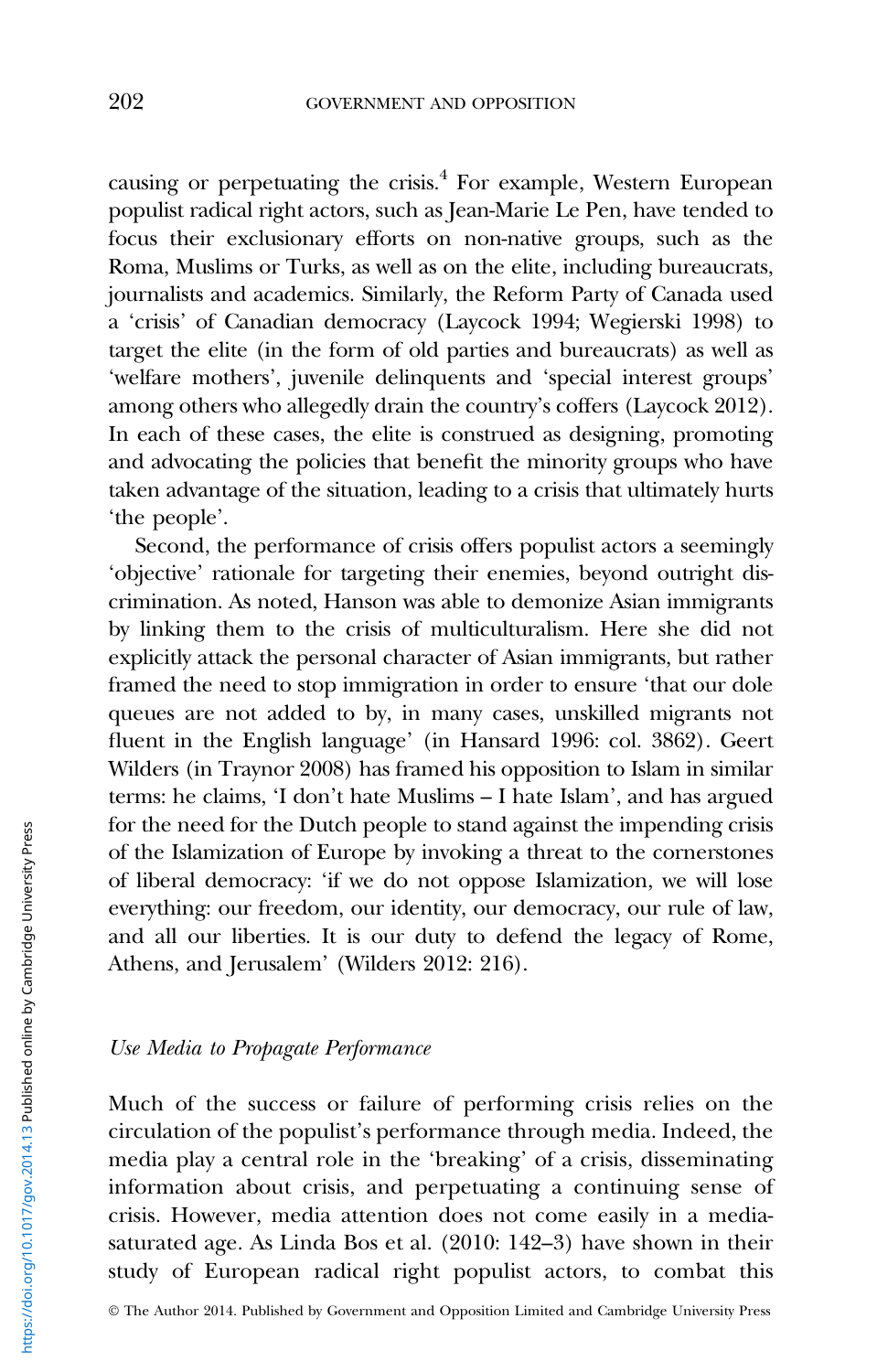situation and 'get media attention, these politicians will have to be somewhat unusual in their behaviour, style, or in terms of their messages . . . By exploiting their novelty and outsider position, their news value can in fact become very high, thereby assuring prominence. Indeed, speaking as a harbinger of imminent doom or perpetuating a critical threat can help to gain this vital media attention.'

One of the most obvious ways that populist actors promote and perform a sense of crisis is through media events, designed as spectacles to attract wide attention, garner salience for the particular threat, and identify the enemies of 'the people'. While Beata Ociepka ([2005:](#page-26-0) 210) argues that 'populists often inspire media events by introducing issues into the public discourse in order to launch the process of opinion building', they also go beyond 'inspiration' and actively promote or stage these events as a central part of performing crisis. The small political communication literature on populism provides us with some evidence of the forms that these events take. They include press conferences, radio or television appearances, speeches that privilege 'hot button issues' (Jenkins [2003:](#page-24-0) 158) such as immigration or crime, and the making of inflammatory or controversial statements in public arenas. For example, Gianpietro Mazzoleni ([2008:](#page-25-0) 60) writes of 'Bossi's neo-Celtic liturgies, Haider's remarks about the Nazis and the Jews, Fortuyn's outspoken statements on Islam . . . [as] "newsworthy" realities that the media will automatically cover in their pursuit of corporate goals', given that spectacle of creating crisis helps gain viewers, listeners or readers due to their controversial or spectacular nature.

Indeed, these spectacles and performances fit firmly within the media's pecuniary interests.5 A dramatized, salacious crisis obviously makes for more entertaining reading or viewing than a sober and evenhanded account of an event. Mazzoleni ([2008](#page-25-0): 55) makes this mutually beneficial relationship between populist leaders and the media clear: 'this convergence of goals sees the media pursuing their own corporate ends by striking emotional chords on issues such as security, unemployment, inflation, immigration and the like. At the same time, populist leaders and their movements gain status, visibility and popular approval by generating controversy, scuffling with incumbent political leaders and resorting to inflammatory rhetoric.' With many contemporary populist parties, movements and leaders now having professional public relations managers and media liaisons (Stewart et al. [2003\)](#page-27-0), these links become even more professionalized, and thus performances of crisis become more sophisticated and spectacular.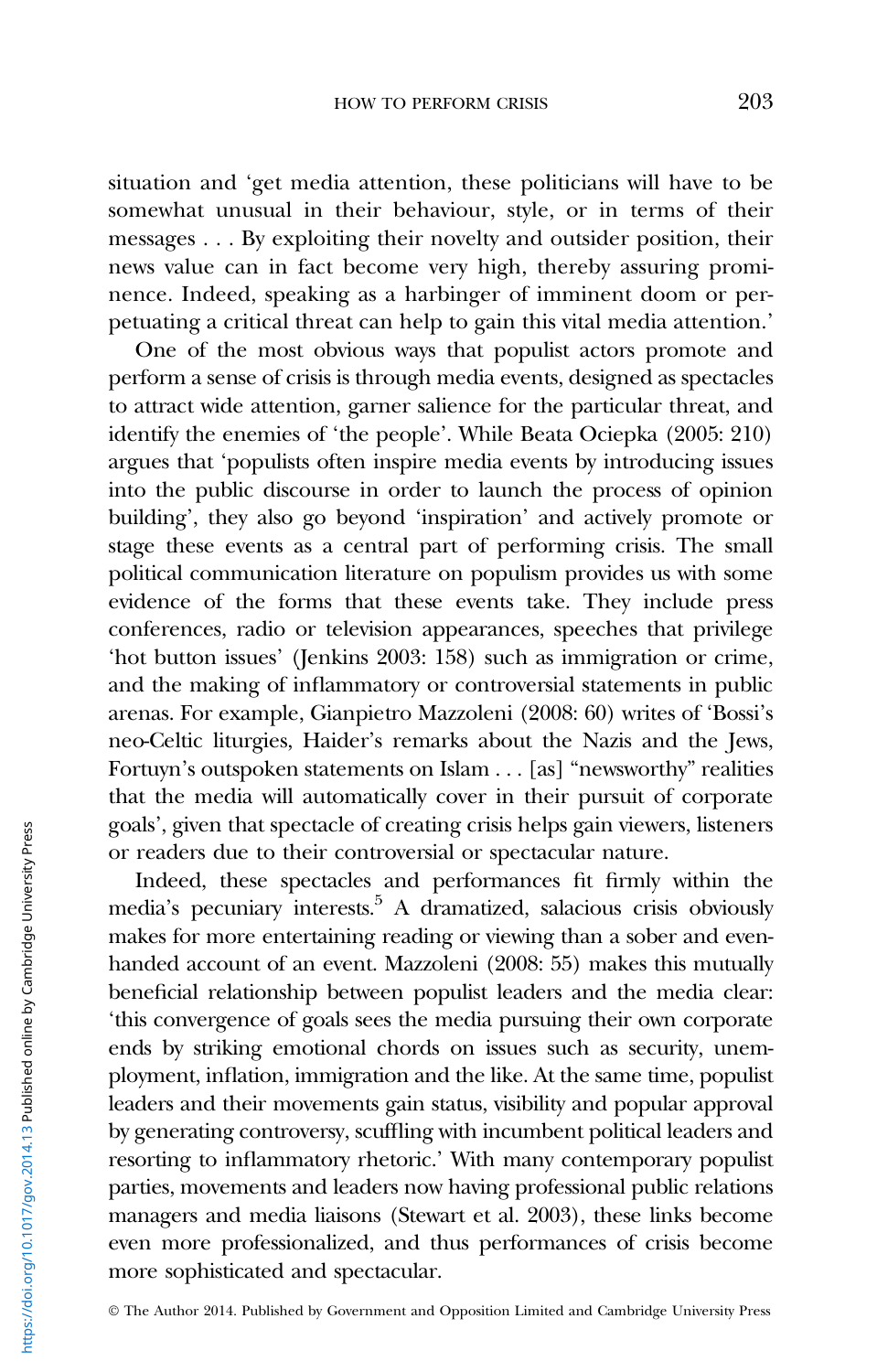Other media events used by populists to perform crisis include gatherings, marches or performative rituals (Biorcio [2003\)](#page-24-0) that may initially appear 'unmediated' – that is, as 'grassroots' events – but of course then often gain a large degree of media attention due to the spectacular nature of the event. Examples include the aforementioned Tea Party's '9/12 Taxpayer March on Washington' and the 2011 'Convoy of No Confidence' in Canberra, Australia, which was a rural truck convoy motivated by a crisis of confidence in the Gillard government (Wear  $2012$ ).<sup>6</sup> These seemingly 'unmediated' events operate to give feelings of threat and crisis a semblance of legitimacy by presenting 'the people' rather than populist leaders as the central drivers of these concerns. Furthermore, some populist actors directly use their own media channels to perform crisis, including Thaksin Shinawatra or Toronto Mayor Rob Ford on their own radio shows, or Hugo Chávez on his television show Aló Presidente!, with a particularly illustrative example being when, in 2008, Chávez ordered a general to send troops to the Colombian border, causing what the New York Times called 'a near-war and full-on diplomatic crisis' (Nolan [2012\)](#page-26-0).

# Present Simple Solutions and Strong Leadership

Once a failure has been spectacularized, and a sense of crisis has been created and propagated, the next important step is to present oneself as having the solution to the crisis. Populist actors are able to do this using a number of performative methods, including portraying other political actors as incompetent and feckless; offering simple answers for the crisis; and advocating the simplification of political institutions and processes.

The portrayal of other political actors as incompetent and ignorant of the true urgency of the crisis allows populist actors to position themselves as 'straight-shooters' who cut through the 'bullshit' (Frankfurt [2005](#page-24-0)) of mainstream politics, with ideological differences and the actual practicalities of multiparty democracy being portrayed as superfluous for the practice of governing in times of threat and breakdown. Populists thus present themselves as being 'beyond' ideology or the minutiae of 'everyday politics', and rather focused on the urgent crisis at hand, ready for action and armed with solutions. In an example of this positioning, Silvio Berlusconi of Italy made clear that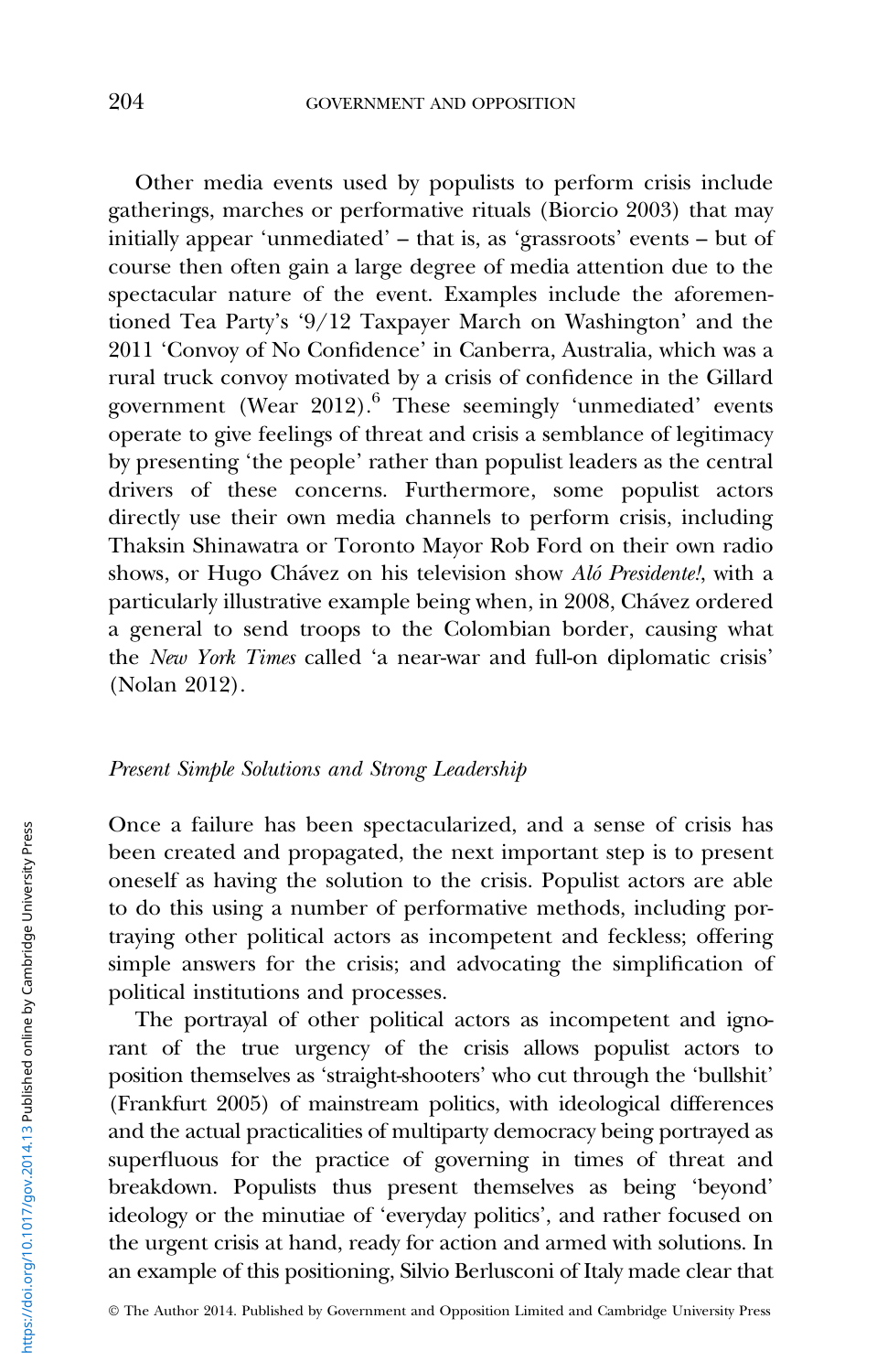he was not interested in the 'abstract principles' or 'complicated ideology' of party politics (in McCarthy [1996](#page-25-0): 134) and claimed, 'whenever I hear that Forza Italia is a party, I get shivers down my spine' (Berlusconi [2000](#page-24-0): 140). Similarly, in the run-up to the 2012 Republican primaries in the US, Herman Cain declared, 'I am not a politician, I'm a problem solver' (in Jones [2011](#page-25-0)), while fellow Tea Party candidate Michelle Bachmann claimed, 'I'm not a politician. I am a real person. I don't even know how to be a politician' (in Johnson [2011](#page-24-0)). Such manoeuvres allow populists to paint other politicians as self-interested and disengaged from the 'real world' – caught up with reviews, reports, community consultations, calls for tender and protracted implementation – rather than seeking to put a definitive end to crisis.

The second performative method is the offering of simplistic solutions to the crisis. These often take the form of what Pierre Rosanvallon [\(2011\)](#page-26-0) has called 'a procedural and institutional simplification' inherent in populism. Procedural simplification is evident in the often crude and immediate policy solutions offered by populist actors in the effort to stop crises. An example of this can be found in Geert Wilders's ideas for solving the impending crime and immigration 'crisis' in the Netherlands:

Problem: Moroccans throw stones at the Dutch Police.

Solution: Arrest them, prosecute them and deport them . . .

Problem: This government is breaking record after record in the area of mass immigration.

Solution: Don't allow in any more Eastern Europeans and shut the borders to immigrants from Muslim countries. Now! . . .

Problem: Rotterdam, the second largest city in the Netherlands, will have an immigrant majority by 2012.

Solution: Repatriation, repatriation, repatriation. What comes in can also come out. (in de Bruijn  $2011:35$ )

The solutions offered by Peter Skaarup [\(2010\)](#page-26-0), parliamentary group chairman of the Danish People's Party (Dansk Folkeparti) for stemming the Danish financial crisis are equally simple: 'if non-western immigrants and descendants worked to the same extent as the Danes, then the economic situation would immediately be 24 billion Kroner  $[63.2 \text{ billion}]$  better, the sustainability problem would be solved and the growth in the Danish economy would explode'.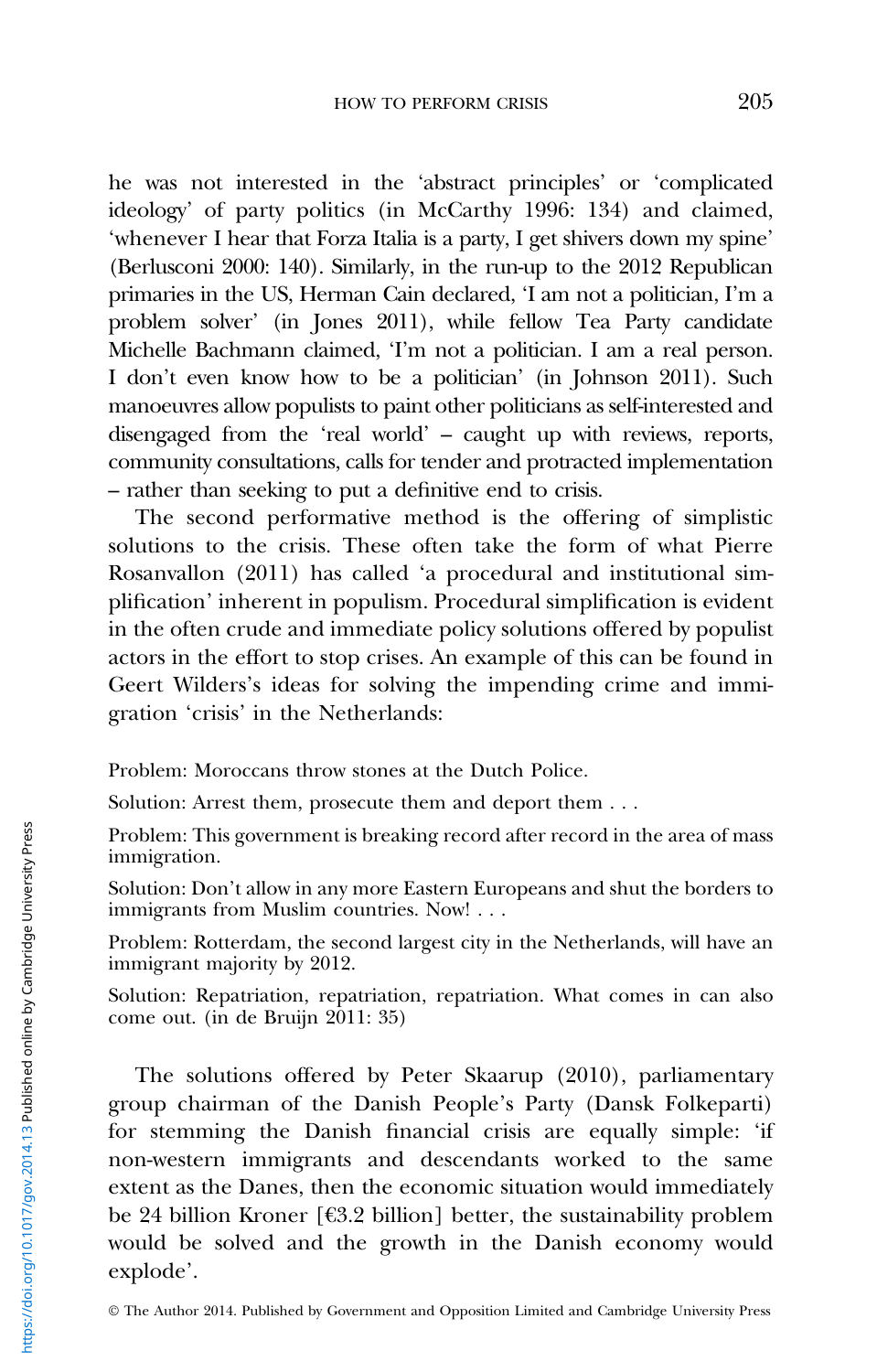The logic behind these solutions is simple: remove or eradicate the enemy of 'the people', and the crisis will be either staved off or solved. Žižek [\(2006](#page-28-0): 555) explains this formulation: 'the enemy is externalized or reified into a positive ontological entity (even if this entity is spectral) whose annihilation would restore balance and justice'. In such formulations, the cause of the crisis is not the system or general structure as such, but rather always the enemy. The enemy of 'the people' thus is 'the singular agent behind all threats to the people' (Žižek [2006](#page-28-0): 556). In this way, populist conceptions of crisis can be viewed as a refusal to deal with the complexity of contemporary political life: rather than acknowledging that many complex and intertwined factors cause systemic failures, the aim of the populist performance of crisis is to point the finger squarely at the enemy of 'the people'. The key point is that somebody must be responsible for this mess.

Institutional simplification, meanwhile, is evident in the way populist actors use crisis to attack and attempt to simplify the existing political system because it is perceived as being perverted or corrupted. Here, intermediary or unelected bodies that stand between 'the people' and their elected representatives are seen as illegitimate, while anything that stands in the way of 'solving' the crisis – such as the political opposition or checks and balances – is to be bulldozed over. This has been most obvious in those situations where populist leaders have been able to win high office. In Thailand, Thaksin Shinawatra used the Asian financial crisis to great effect in this regard. Tejapira details Thaksin's 'institutional simplification':

Making full use of his financial resources, enhanced executive power and overwhelming parliamentary majority, Thaksin lost no time in packing or bending the constitutionally created bodies set up as checks and balances, to undermine or neutralize their power. The government has intervened in the selection of candidates for some of these organs, refused to co-operate with them, obstructed their work or even offered them bribes. (Tejapira [2006:](#page-27-0) 28–9)

In Italy, Silvio Berlusconi similarly spent much of his time in office attempting to discredit the Italian judiciary, calling it 'a dictatorship of leftist judges' (in Reuters [2011](#page-26-0): online), and painting it as an unnecessary and dangerous interference to the voice of the sovereign people (Tarchi [2008](#page-27-0)). In Ecuador, under the guise of a 'citizen's revolution', President Rafael Correa illegally closed the Congress and concentrated power in the Executive (de la Torre [2012\)](#page-27-0).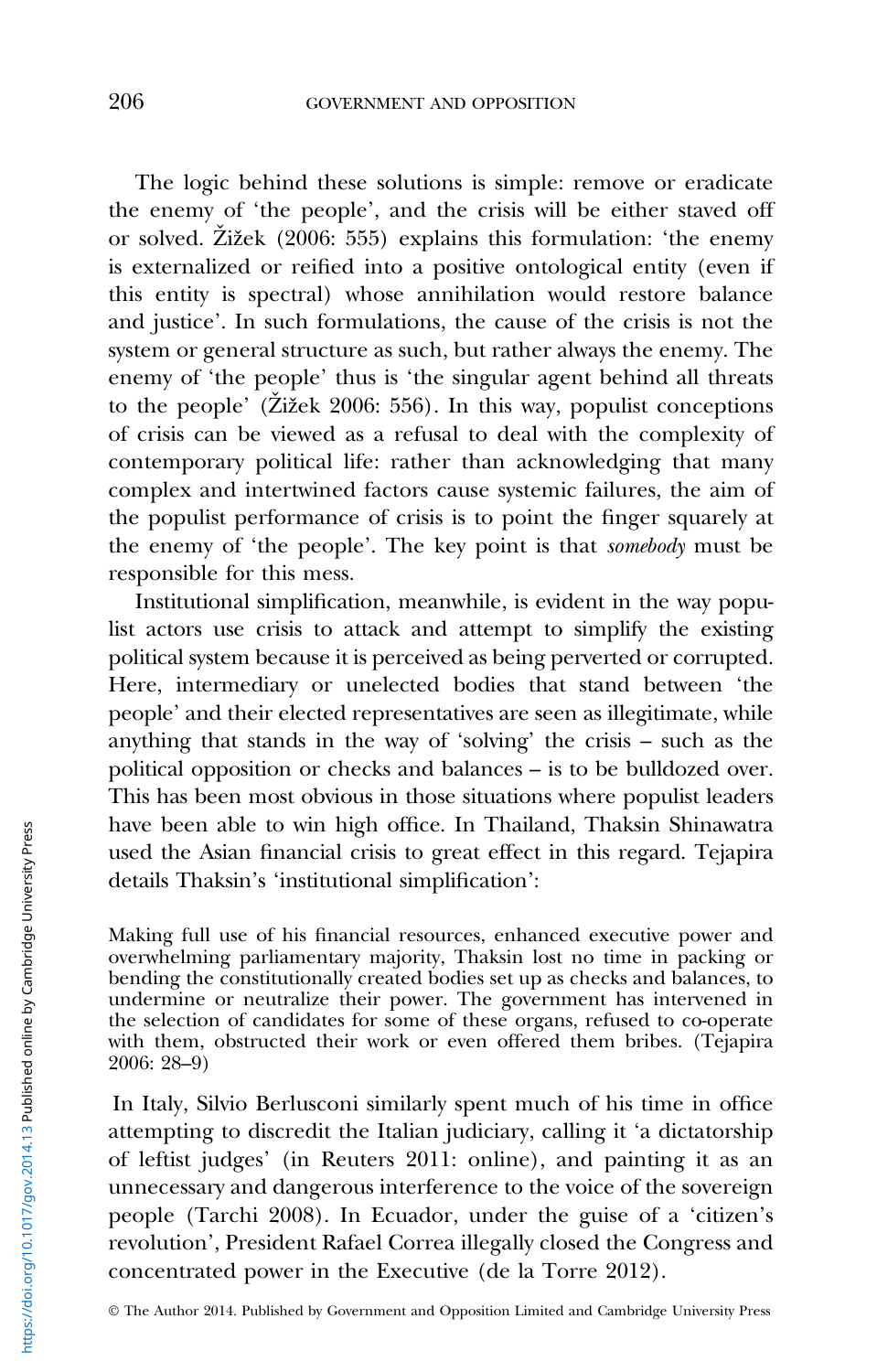#### Continue to Propagate Crisis

It is difficult to propagate and perform crisis continually: the efficacy of the invocation of crisis often stems from its episodic and 'out of the ordinary' character, whereby crises are constructed as temporally limited events. This presents a set of challenges for perpetuating a sense of crisis – it can be difficult to continue to attract attention and prolong panic and concern about one's chosen crisis, especially if it becomes clear that one's notion of crisis is not particularly convincing, or if the issues that one's notion of crisis revolve around become less salient to voters or media. In an illustrative example of this dilemma, Jens Rydgren ([2006](#page-26-0): 71) has shown that the failure of the Swedish New Democracy party was due in a large part to the 1990s economic crisis, which made socioeconomic issues far more salient (particularly issues around Sweden's political economy and the welfare state) than the sociocultural issues that New Democracy campaigned on (an immigration 'crisis'), and thus saw it suffer a humiliating defeat in the 1994 general elections.

One way that populists attempt to stem this loss of interest or salience is by switching the notion of crisis that they employ: for example, in the 2012 Dutch elections, Geert Wilders temporarily attempted to switch the focus of his party's campaign from the crisis of the Islamization of Europe to the European financial crisis, advocating the Netherlands' exit from the European Union. Similarly, Pauline Hanson has cycled through a number of impending crises from which Australia is allegedly suffering – from an 'Asian invasion', to a health crisis brought on by 'diseased' African immigrants, to a privatization crisis caused by the selling-off of public services. These attempts to 'switch' crises have met with some degree of failure, with Wilders's Party for Freedom (Partij voor de Vrijheid – PVV) losing nine seats and 5 per cent of its 2010 vote share in the 2012 election, and Hanson failing to gain office after 2001.7

Another tactic is to extend the purview and size of the crisis or breakdown. Hugo Chávez was successful in doing this, beginning with a breakdown of trust in regards to old party elites, moving on to attacks on the domestic opposition, and then to a far-reaching imperialist conspiracy spearheaded by the US (Hawkins [2010](#page-24-0): 61). This was met with increasing electoral success, perhaps because Chávez was able to build up his notion of crisis in a gradual and linear manner, rather than switching his focus suddenly. More so, this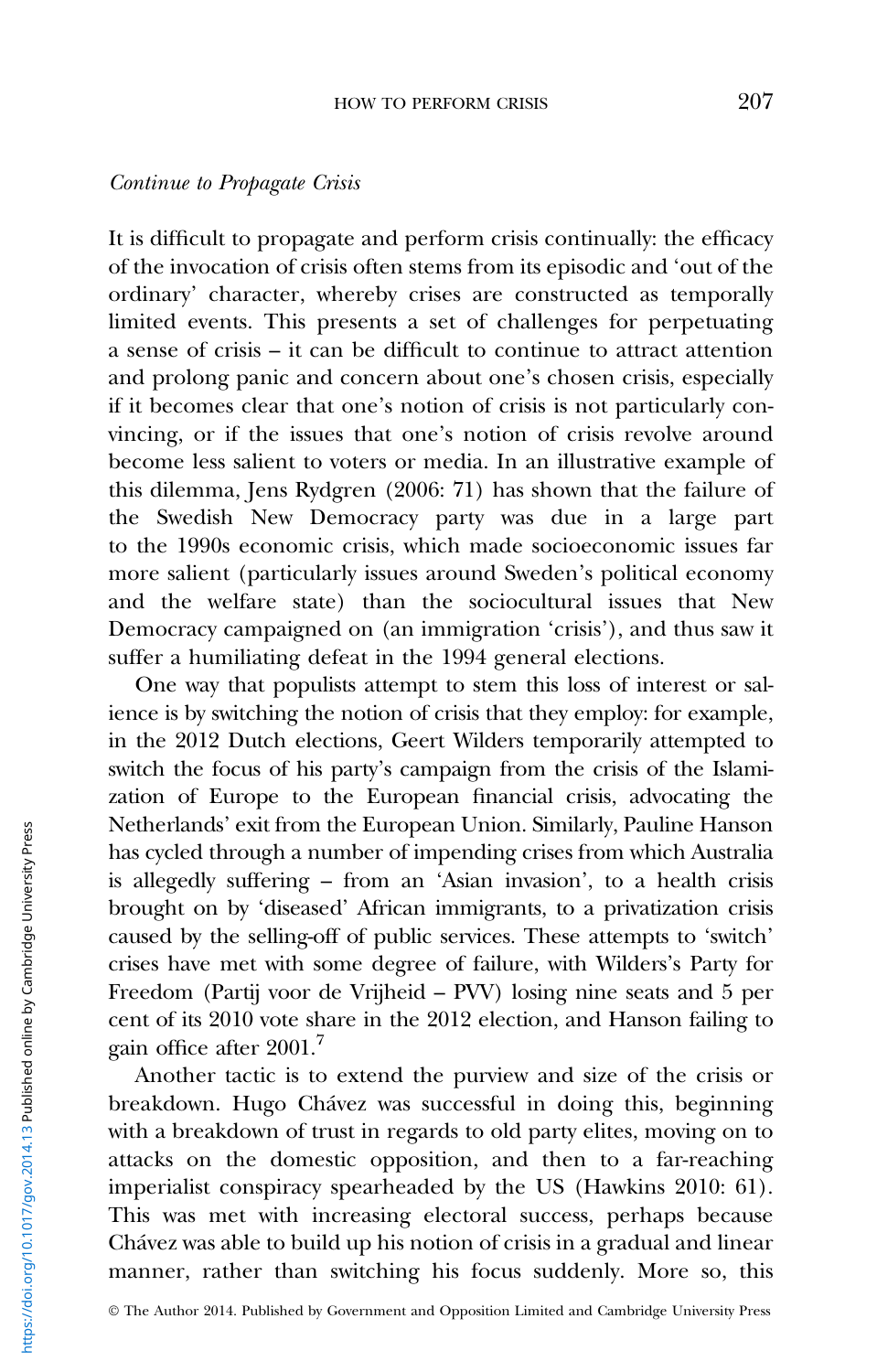building of crisis implicated all of his enemies in a grander cosmic scheme. More recently, de la Torre ([2012\)](#page-27-0) has argued that Rafael Correa has extended his vision of his enemies and the crisis that Ecuador allegedly faces in a similar way.

Of course, none of these tactics is guaranteed to work. Different environments and audiences will prove more receptive to certain types of performance of crises than others. While some populist actors' successes in performing crisis are short lived and of their time, others (like Chávez and Correa) have been able to perpetuate a sense of crisis over an extended period. This latter condition, when successfully presented, can be rather effective, moving crisis from being an extraordinary phenomenon to an ordinary one, thus allowing these populist actors to strengthen their authority as the sovereign voices of 'the people'.

# POPULIST PERFORMANCES OF CRISIS VS. 'CRISIS POLITICS'

Taken together, this model of how populist actors go about performing crisis raises an important question: how do such performances differ from 'crisis politics' in general? In other words, what makes these performances unique to populism? This is a particularly timely question, given that we are living in the wake of the global financial crisis, and 'crisis politics' seems to be common across the board in the so-called 'age of austerity' (Schäfer and Streeck [2013](#page-26-0)). 'Crisis politics' here can be understood as the type of politics and responses outlined in Boin et al. ([2005](#page-24-0)) that seek to deal with large-scale crises – examples include the governance of cities after natural disasters (such as Hurricane Katrina), political reactions to terrorist attacks (such as the 11 September attacks), the politics of large-scale disasters (such as the Fukushima Daiichi nuclear disaster) or the politics of responding and adapting to financial crisis (such as the Greek government-debt crisis).

There are two central differences that can be identified between the performances of crisis that are a feature of populism, and 'crisis politics' more generally: the centrality of 'the people' and the necessary perpetuation of crisis. In regard to the first, the primary aim of populist performances of crisis is to divide 'the people' from those ostensibly responsible for the crisis – whether that is the elite, some dangerous other or a combination of both. If it does not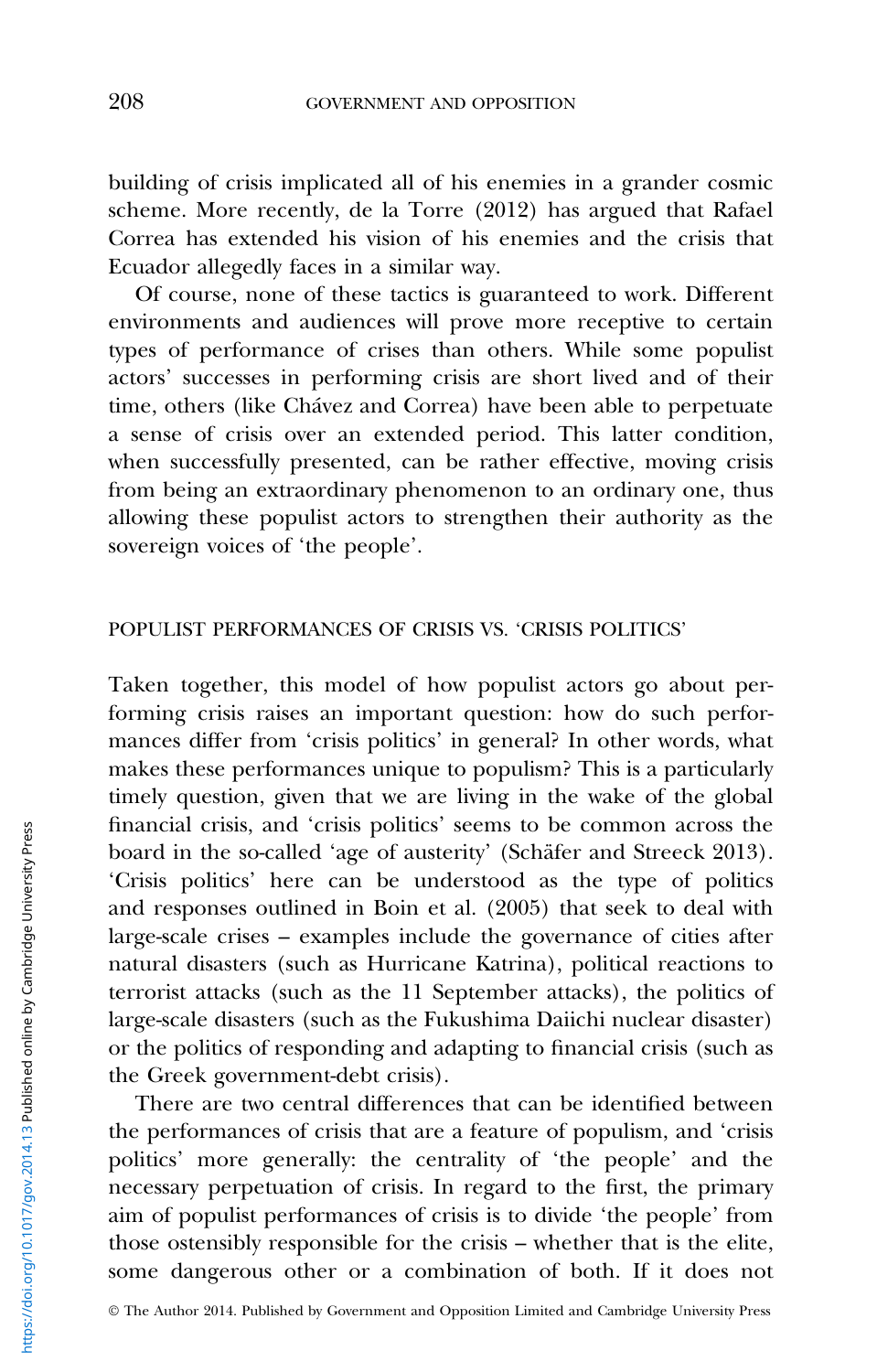succeed in this regard, the populist performance of crisis fails. This is not the case for more general forms of 'crisis politics'. They can invoke 'the people', but this is not necessarily the key political subject that all forms of 'crisis politics' attempt to mobilize or 'render-present' (Arditi [2007](#page-23-0)). For example, 'crisis politics' can invoke subjects as different as distinct classes (as in times of economic crisis), ethnicities (as in times of ethnic conflict), religions (in times of religious conflict) or genders (such as the 'crisis of masculinity') among others. None of these political subjects needs to be couched in the language of 'the people' for 'crisis politics' to operate effectively. Related to this, the enemy of these political subjects does not have to be the elite – this is culturally and politically contingent.<sup>8</sup> So while populist performances of crisis always divide 'the people' from their other, 'crisis politics' more generally do not need to invoke 'the people'.

Second, if populism is 'a powerful reaction to a sense of extreme crisis', as Taggart [\(2000](#page-27-0): 2) puts it, then its existence and continued success is reliant on the continued propagation and perpetuation of crisis. As has been argued, this means that we should see the performance of populism as a core feature of populism, because its perpetuation is necessary for populist actors' political survival. This is simply not the case for all other forms of 'crisis politics'. Many forms of 'crisis politics' blatantly seek to end the specified crisis at hand, rather than continue to perpetuate it for political gain ( $\degree$ t Hart and Tindall [2009\)](#page-27-0).<sup>9</sup> For example, prolonging a sense of crisis is probably not in the interests of leading political actors in some of the European countries that have been hit the hardest by the eurozone sovereign-debt crisis, given that they are facing disenchanted, desperate and disgruntled citizens – here, an end to the crisis stands as the key goal. As such, while narratives within more general forms of 'crisis politics' tend to have a broadly teleological structure – they have a defined beginning, middle and, most importantly, end – the performances of crisis by populist actors are ongoing, in that they either extend the scope of the crisis, or alternatively switch their notion of crisis so that it continues. In other words, populist performances of crisis never really end, unlike 'crisis politics' in general.

At the same time, there are some overlaps between populist performances of crisis and 'crisis politics' more generally that need to be acknowledged. For example, some current non-populist examples of forms of the 'crisis politics' of austerity have identified an initial failure (step 1), linked it to a wider framework and added a temporal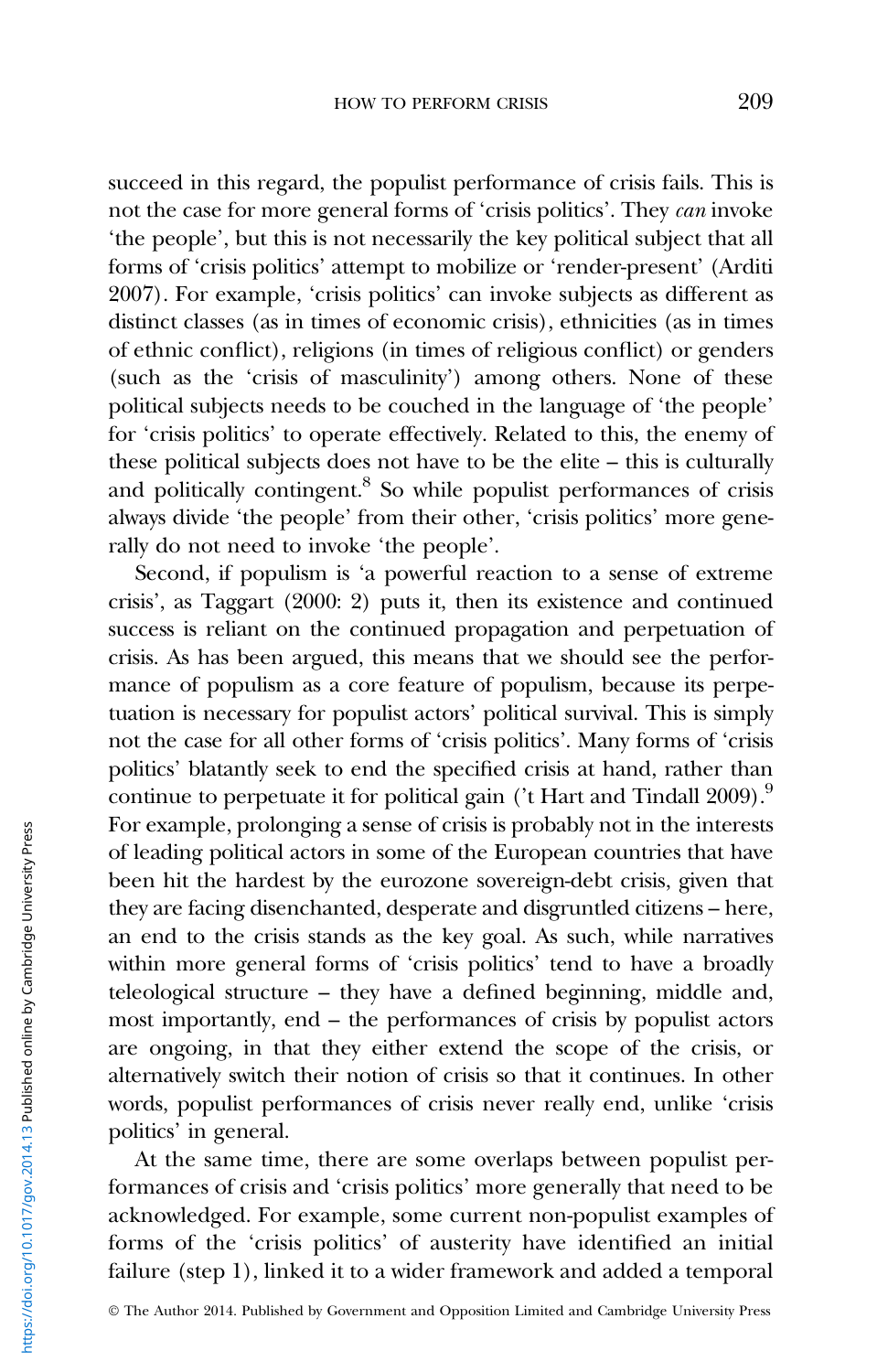dimension (step 2), used the media to propagate the performance (step 4) and presented simple solutions and leadership as a way of solving the crisis (step 5). However, as noted above, what is missing in such cases is a distinct focus on 'the people' versus their enemies (step 3), as well as an active attempt to continue propagating the crisis (step 6). The fact that populist performances of crisis and other modes of 'crisis politics' in contemporary democracies share a number of commonalities should not come as a surprise, given that many authors have noted the interrelated nature of populism and democracy, with populism being viewed as an 'internal periphery' (Arditi [2007](#page-23-0)), 'mirror' (Panizza [2005\)](#page-26-0) or 'spectre' (Albertazzi and McDonnell [2008\)](#page-23-0) of democracy. Similarly, a number of authors (Mazzoleni [2008;](#page-25-0) Mondon [2013;](#page-25-0) Snow and Moffitt [2012\)](#page-27-0) have noted the ways that populism is becoming increasingly 'mainstreamed' in contemporary democratic politics, indicating that populist and more 'mainstream' forms of politics can have much in common. However, just as we do not identify all democratic politics as inherently populist just because they share the same language of 'the people' at times, neither should we collapse populist performances of crisis with all forms of 'crisis politics' because they share some features. As demonstrated, there are distinct differences between the two, and it makes sense to keep them analytically separate.

# **CONCLUSION**

This article has argued that dominant conceptions of the relationship between contemporary populism and crisis are only partial, as they tend to view crisis as only external to populism. Instead, it has argued that crisis should also be seen as an internal feature of populism, given that crises are never 'neutral' events, but are actively mediated and performed by populist actors who attempt to 'spectacularize' failure to propagate a sense of crisis. Having outlined the mechanisms of this performance, it has shown that this performance allows populists a method for dividing 'the people' against a dangerous other, for presenting themselves as the sovereign voice of 'the people' and for radically simplifying political procedures and institutions. It must be stressed that the performance of crisis should not be viewed just as a particular political strategy among others that populists can choose to deploy if they feel it would politically advantageous – rather, the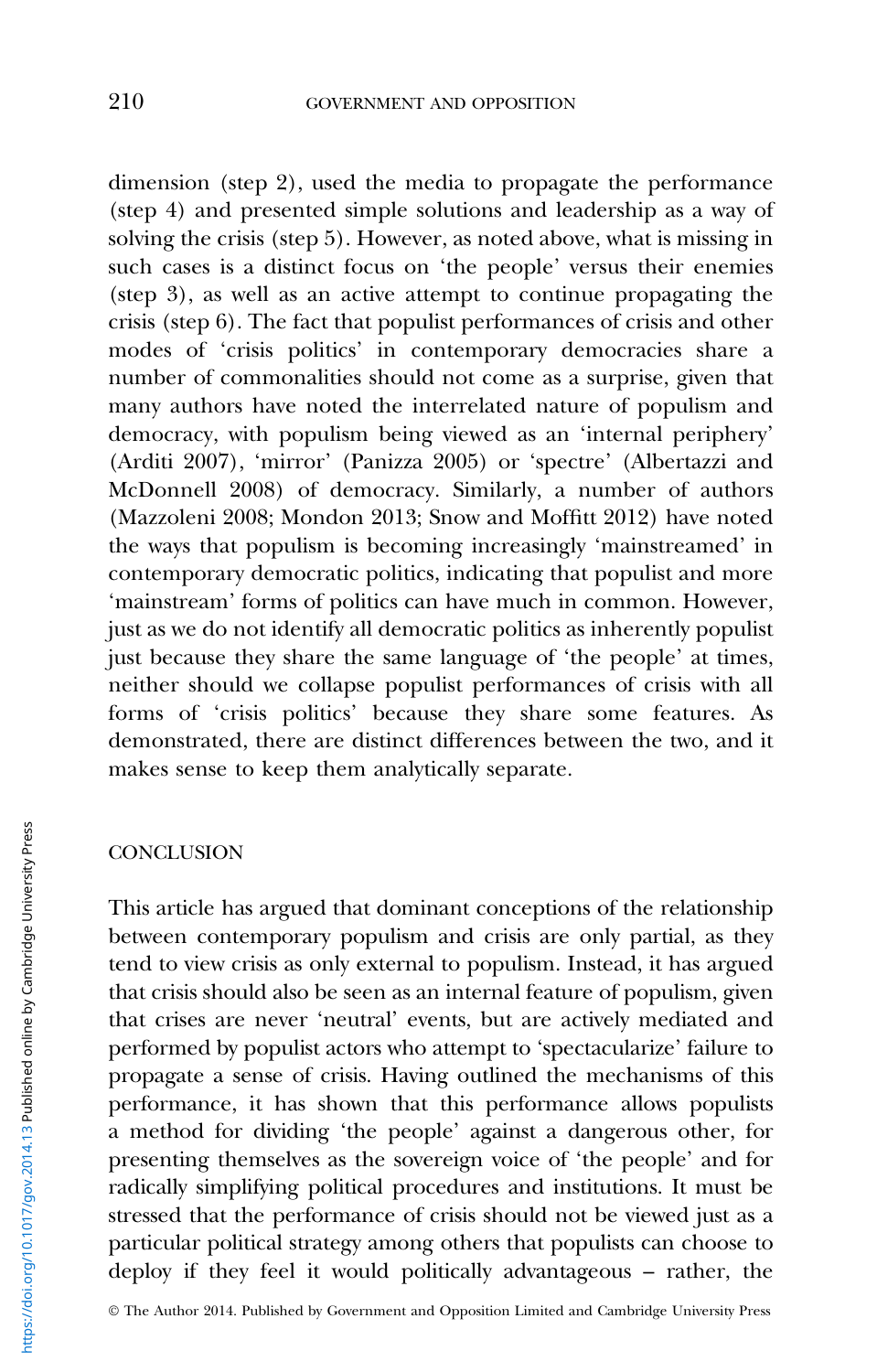performance of crisis should be seen as an essential core feature of populism itself.

This argument has a number of ramifications for thinking about populism. First, it makes clear the centrality of performance in contemporary populism, lending credence to those conceptions that view populism as a political style (Filc [2011](#page-24-0); Jagers and Walgrave [2007;](#page-24-0) Moffitt and Tormey [2013](#page-25-0); Taguieff [1995\)](#page-27-0). Indeed, the theoretical arguments and empirical examples utilized in this article demonstrate that crisis can only become a crisis through performance or mediation. Second, it provides a more nuanced notion of crisis to be applied in the populist literature, showing that crisis can be thought of as an external trigger as well as an internal feature of populism. Third, it demonstrates that the performance of crisis helps to divide the 'the people' from their other, in that it can link the elite and other minority groups together and can offer populists a seemingly 'objective' rationale for targeting 'the people's' enemies. Fourth, it presents an analytical model of the steps that populist actors take in performing crisis, which can be tested and applied to different cases of populism across the world. Fifth, it shows that there are differences between the ways that populists perform crisis and 'crisis politics' more generally.

In a world that is allegedly beset by a number of crises, this shift in perspective allows us to question arguments about the simple causality between populism and crisis, and to interrogate the very notion of crisis as a discrete and objective phenomenon. By addressing the performative repertoires, practices of mediation and role of spectacle inherent in populist use of crisis, we are better equipped to understand the phenomenon in the future, and to discern more clearly its increasingly important position in the contemporary political landscape.

#### ACKNOWLEDGEMENTS

The author wishes to thank Simon Tormey, John Keane and Ashley McAllister for advice and guidance on the article, as well as the two anonymous reviewers and the editors of the journal for their extremely useful comments.

# NOTES

<sup>1</sup> See Townshend [\(2003, 2004\)](#page-27-0) for an explanation of the Essex School of discourse analysis.

<sup>2</sup> Panizza ([2005:](#page-26-0) 14) is an exception: despite editing a Laclau and Essex School-centric collection on populism, he is keen to note that crisis can lead to many outcomes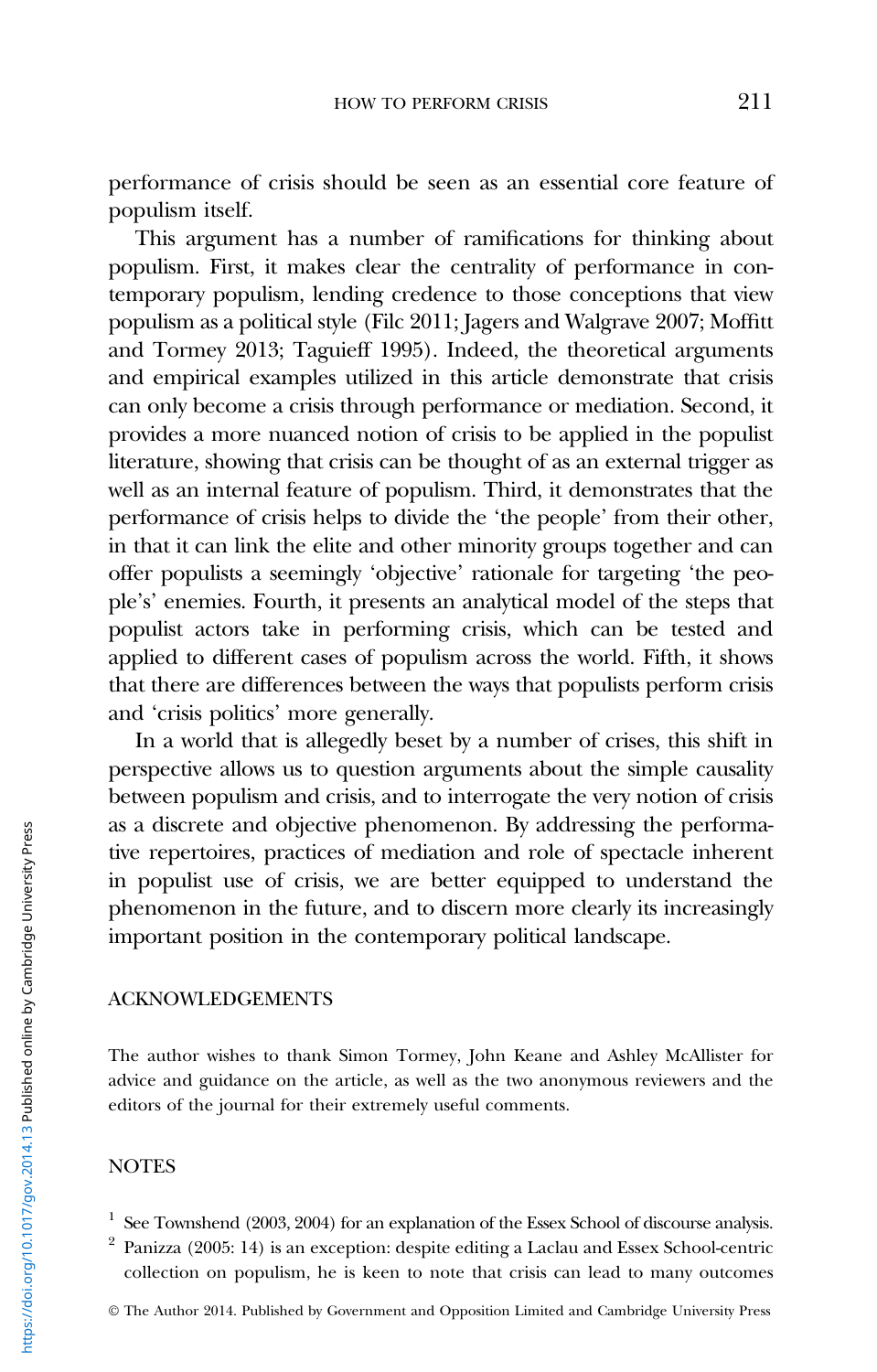<span id="page-23-0"></span>other than populism, such as authoritarianism, dictatorship or, more positively, a renewal of democratic political institutions.

- <sup>3</sup> This is commonly accepted as the key motivating 'event' that spurred on the formation of the US Tea Party movement (Lo [2012\)](#page-25-0).
- <sup>4</sup> This is in line with Albertazzi and McDonnell's depiction (2008: 3) of the key division at the heart of populism as being between 'the people' and 'a set of elites and dangerous "others" who are together depicted as depriving (or attempting to deprive) the sovereign people of their rights, values, prosperity, identity and voice'.
- <sup>5</sup> An example of the disproportionate amount of media coverage given to a populist actors is that of Tea Party candidate Herman Cain, who in 2011, according to the Pew Research Center, was the most covered Republican candidate in the US media, and indeed, the third most covered figure overall, after Barack Obama and Muammar Gaddafi (Pew Research Center's Project for Excellence in Journalism [2011](#page-26-0)).
- $6$  Both of these events have been argued to be 'astroturf' a play on the term 'grassroots' which refers to 'the artificial formation of apparently spontaneous grassroots movements by private interests' (Wear [2012:](#page-27-0) 1). In these cases, such private interests included business interests such as the Koch brothers' Freedomworks, and media actors – former Fox News host Glenn Beck in the case of the 9/12 Taxpayer March on Washington, and shock-jock Alan Jones in the case of the Convoy of No Confidence.
- $7$  However, this does not necessarily mean that changing tack in terms of crisis is always a negative experience. According to recent opinion polls, at the time of writing (July 2013), Wilders's Party for Freedom is the second most popular party in the Netherlands (Louwerse [2013](#page-25-0)).
- <sup>8</sup> In some situations, the elite can even be portrayed as the victims of crisis: for example, the US Justice Department has depicted a number of banks (including divisions of Citigroup and Bank of America) as victims of Standard & Poor's credit ratings during the financial crisis – a new twist on the usual narratives that have emerged from the global financial crisis. Indeed, the Wall Street Journal [\(2013](#page-27-0)) went so far as to state, 'The Feds Discover a New Crisis Narrative' in its headline for the story. It is rather difficult to imagine populist actors presenting the elite as victims of crisis.
- <sup>9</sup> There are, however, some forms of non-populist politics that seek to perpetuate crisis and 'normalize' it to create a permanent 'state of exception'. See Agamben (2005) for examples and discussion of this phenomenon.

#### **REFERENCES**

- Agamben, G. (2005), State of Exception, transl. K. Attell (Chicago: University of Chicago Press).
- Albertazzi, D. and McDonnell, D. (2008), 'Introduction: The Sceptre and the Spectre', in D. Albertazzi and D. McDonnell (eds), Twenty-First Century Populism: The Spectre of Western European Democracy (Basingstoke: Palgrave Macmillan): 1–14.
- Arditi, B. (2007), Politics on the Edges of Liberalism: Difference, Populism, Revolution, Agitation (Edinburgh: Edinburgh University Press).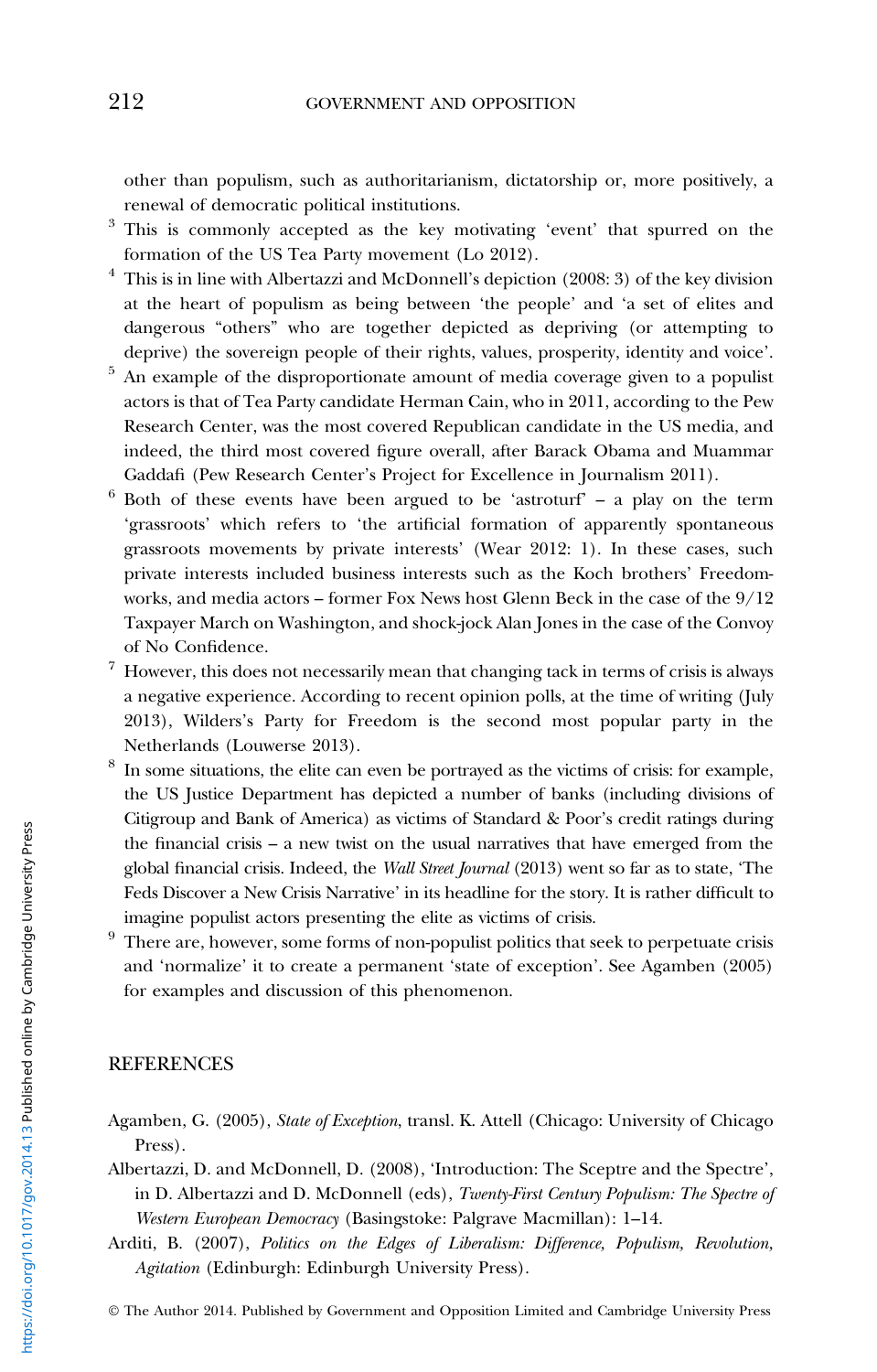- <span id="page-24-0"></span>Barros, S. (2005), 'The Discursive Continuities of the Menemist Rupture', in F. Panizza (ed.), Populism and the Mirror of Democracy (London: Verso): 250–74.
- Berlusconi, S. (2000), L'Italia che ho in mente (Milan: Mondadori).
- Betz, H.G. (1994), Radical Right-wing Populism in Western Europe (London: Palgrave Macmillan).
- Biorcio, R. (2003), 'The Lega Nord and the Italian Media System', in G. Mazzoleni, J. Stewart and B. Horsfield (eds), The Media and Neo-Populism: A Contemporary Comparative Analysis (Westport, CT: Praeger Publishers): 71–94.
- Boin, A., 't Hart, P., Stern, R. and Sundelius, B. (2005), The Politics of Crisis Management: Public Leadership under Pressure (New York: Cambridge University Press).
- Bos, L., van der Brug, W. and de Vreese, C. (2010), 'Media Coverage of Right-wing Populist Leaders', Communications, 35(2): 141–63.
- Brassett, J. and Clarke, C. (2012), 'Performing the Sub-Prime Crisis: Trauma and the Financial Event', International Political Sociology, 6(1): 4–20.
- de Bruijn, H. (2011), Geert Wilders Speaks Out: The Rhetorical Frames of a European Populist (The Hague: Eleven International Publishing).
- Byrne, D. and Uprichard, E. (2012), 'Useful Complex Causality', in H. Kincaid (ed.), The Oxford Handbook of Philosophy of Social Science (New York: Oxford University Press): 109–29.
- Crouch, C. (2004), Post-Democracy (Cambridge: Polity Press).
- Filc, D. (2011), 'Post-populism: Explaining Neo-Liberal Populism through the Habitus', Journal of Political Ideologies, 16(2): 221–38.
- Frankfurt, H. (2005), On Bullshit (Princeton: Princeton University Press).
- Gramsci, A. (1971), Selections from the Prison Notebooks, ed. Q. Hoare and G.N. Smith (New York: International Publishers).
- Habermas, J. (1975), Legitimation Crisis, trans. T. McCarthy (Boston, MA: Beacon Press).
- Hansard (1996), Hansard Parliamentary Debates, Australia, House of Representatives (10 September): cols 3859–62.
- Hawkins, K.A. (2010), Venezuela's Chavismo and Populism in Comparative Perspective (New York: Cambridge University Press).
- Hay, C. (1995), 'Rethinking Crisis: Narratives of the New Right and Constructions of Crisis', Rethinking Marxism: A Journal of Economics, Culture and Society, 8(2): 60–76.
- —— (1999), 'Crisis and the Structural Transformation of the State: Interrogating the Process of Change', British Journal of Politics and International Relations, 1(2): 317–44.
- Jagers, J. and Walgrave, S. (2007), 'Populism as Political Communication Style: An Empirical Study of Political Parties' Discourse in Belgium', European Journal of Political Research, 46(3): 319–45.
- Jenkins, R.W. (2003), 'More Bad News: News Values and the Uneasy Relationship between the Reform Part and the Media in Canada', in G. Mazzoleni, J. Stewart and B. Horsfield (eds), The Media and Neo-Populism: A Contemporary Comparative Analysis (Westport, CT: Praeger Publishers): 149–74.
- Johnson, L. (2011), 'Michele Bachmann Says she's "Not a Politician," Attacks Ron Paul Ahead of Iowa Caucus 2012', Huffington Post, 20 December, www.huffi[ngtonpost.](www.huffingtonpost.com/2011�/�12/20/michele-bachmann-iowa-caucus-2012-ron-paul_n_1160347.html) [com/2011/12/20/michele-bachmann-iowa-caucus-2012-ron-paul\\_n\\_1160347.html](www.huffingtonpost.com/2011�/�12/20/michele-bachmann-iowa-caucus-2012-ron-paul_n_1160347.html).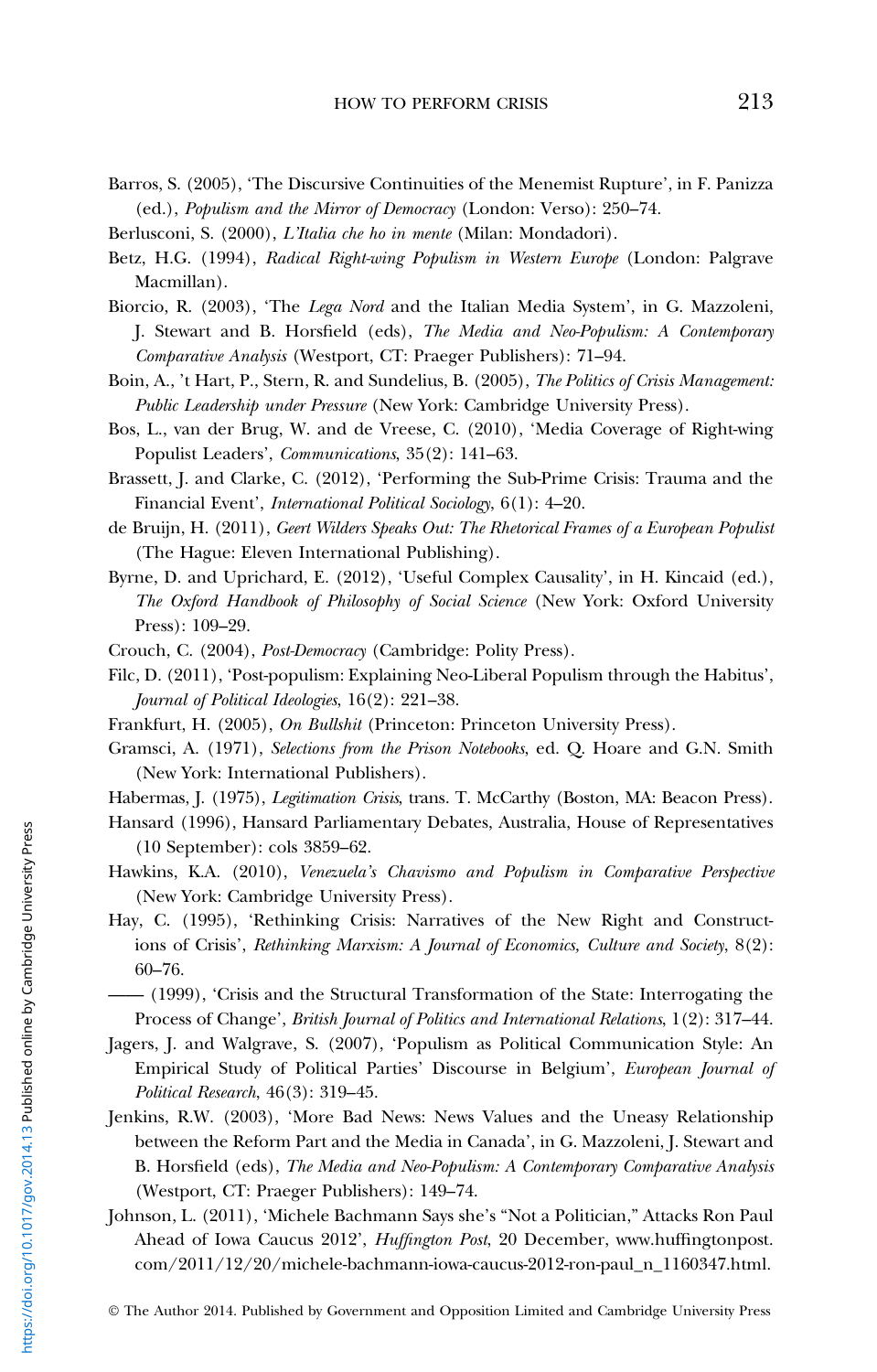- <span id="page-25-0"></span>Jones, T. (2011), 'Chewing over Herman Cain's Pizza Past', Bloomberg Businessweek, [www.](www.businessweek.com/magazine/content/11_26/b4234036592835.htm) [businessweek.com/magazine/content/11\\_26/b4234036592835.htm.](www.businessweek.com/magazine/content/11_26/b4234036592835.htm)
- Knight, A. (1998), 'Populism and Neo-Populism in Latin America, Especially Mexico', Journal of Latin American Studies, 30(2): 223–48.
- Koselleck, R. (2006), 'Crisis', Journal of the History of Ideas, 67(2): 357–400.
- Kriesi, H.-P. (1999), 'Movements of the Left, Movements of the Right: Putting the Mobilization of Two Types of Social Movements into Political Context', in H. Kitschelt, P. Lange, G. Marks and J.D. Stephens (eds), Continuity and Change in Contemporary Capitalism (Cambridge: Cambridge University Press): 398–423.
- Laclau, E. (1977), Politics and Ideology in Marxist Theory (London: New Left Books).
- —— (2000), 'Constructing Universality', in J. Butler, E. Laclau and S. Žižek (eds), Contingency, Hegemony, Universality: Contemporary Dialogues on the Left (London: Verso): 281–307.
- $-$  (2005a), On Populist Reason (London: Verso).
- —— (2005b), 'Populism: What's in a Name?', in F. Panizza (ed.), Populism and the Mirror of Democracy (London: Verso): 32–49.
- Laycock, D. (1994), 'Reforming Canadian Democracy? Institutions and Ideology in the Reform Party Project', Canadian Journal of Political Science, 27(2): 213–47.
- —— (2012), 'Populism and Democracy in Canada's Reform Party', in C. Mudde and C. Rovira Kaltwasser (eds), Populism in Europe and the Americas: Threat or Corrective for Democracy? (New York: Cambridge University Press): 46–67.
- Levitsky, S. and Loxton, J. (2012), 'Populism and Competitive Authoritarianism: The Case of Fujimori's Peru', in C. Mudde and C. Rovira Kaltwasser (eds), Populism in Europe and the Americas: Threat or Corrective for Democracy? (New York: Cambridge University Press): 160–81.
- Lipset, S. (1960), *Political Man: The Social Bases of Politics* (Garden City, NY: Doubleday).
- Lo, C.Y.H. (2012), 'Astroturf versus Grass Roots: Scenes from Early Tea Party Mobilization', in L. Rosenthal and C. Trost (eds), Steep: The Precipitous Rise of the Tea Party (Berkley: University of California Press): 98–130.
- Louwerse, T. (2013), 'Peilingwijzer juni 2013: Geen rustige vakantie voor coalitiepartijen', Peilingwijzer, 28 June, [http://peilingwijzer.tomlouwerse.nl/p/laatste](http://peilingwijzer.tomlouwerse.nl/p/laatste-peilingwijzer.html)[peilingwijzer.html.](http://peilingwijzer.tomlouwerse.nl/p/laatste-peilingwijzer.html)
- McCarthy, P. (1996), 'Forza Italia: The New Politics and Old Values of a Changing Italy', in S. Gundle and S. Parker (eds), The New Italian Republic: From the Fall of the Berlin Wall to Berlusconi (London: Routledge): 130–46.

Marx, K. (1981), Capital Volume III, trans. D. Fernbach (London: Penguin Books).

- Mazzoleni, G. (2008), 'Populism and the Media', in D. Albertazzi and D. McDonnell (eds), Twenty-First Century Populism: The Spectre of Western European Democracy (New York: Palgrave Macmillan): 49–64.
- Moffitt, B. and Tormey, S. (2013), 'Rethinking Populism: Politics, Mediatisation and Political Style', Political Studies, published early online, May, doi: 10.1111/1467- 9248.12032.
- Mondon, A. (2013), The Mainstreaming of the Extreme Right in France and Australia: A Populist Hegemony? (Farnham: Ashgate).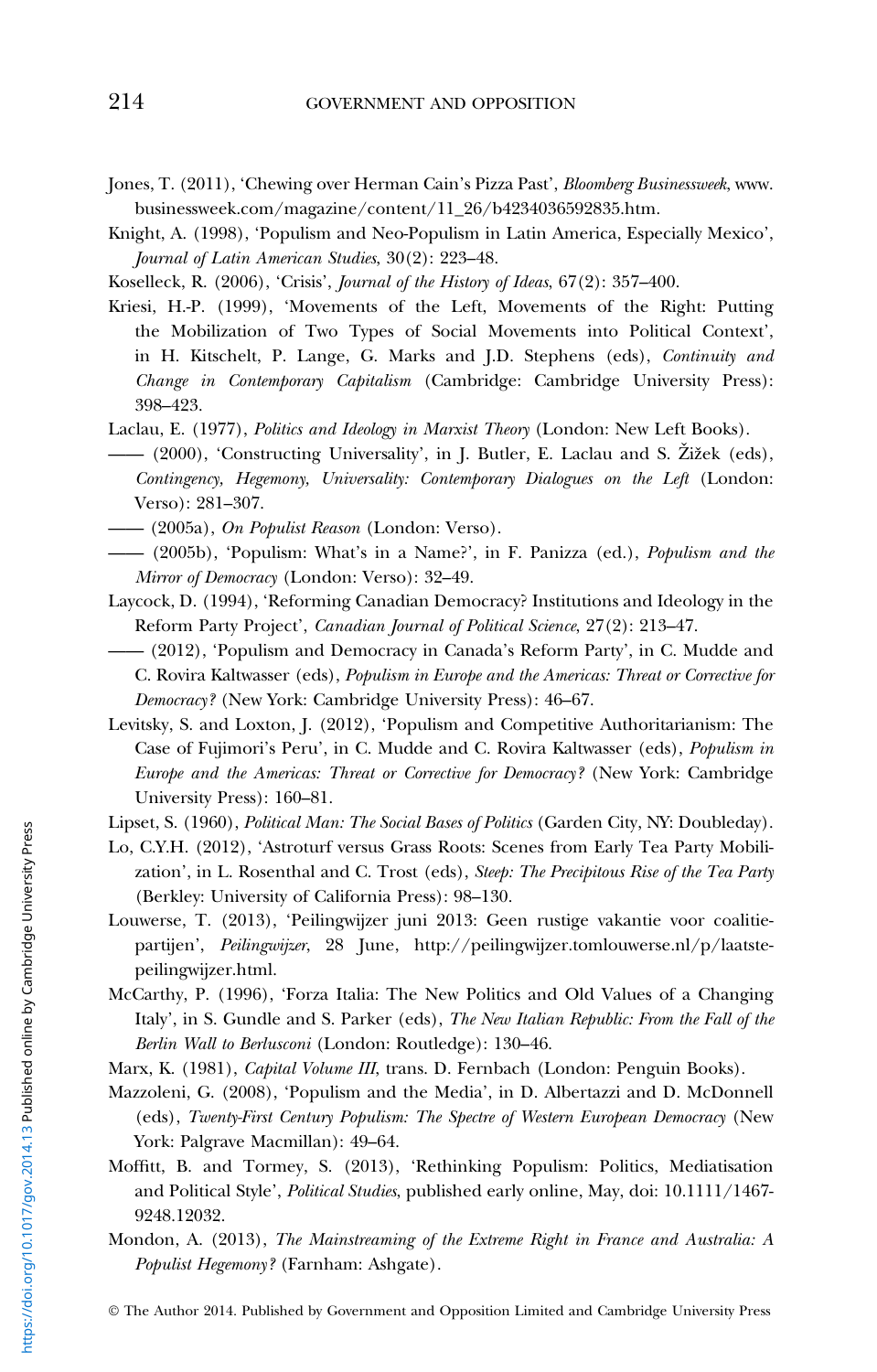- <span id="page-26-0"></span>Mouffe, C. (2005a), 'The 'End of Politics' and the Challenge of Right-wing Populism', in F. Panizza (ed.), Populism and the Mirror of Democracy (London: Verso): 50–71. —— (2005b), On the Political (London: Routledge).
- Mudde, C. (2007), Populist Radical Right Parties in Europe (Cambridge: Cambridge University Press).
- Newton-Small, J. (2011), 'Palin's Populist Message', Time Magazine: Swampland, 5 February, [http://swampland.time.com/2011/02/05/palin%E2%80%99s-populist](http://swampland.time.com/2011�/�02/05/palin%E2%80%99s-populist-message/)[message.](http://swampland.time.com/2011�/�02/05/palin%E2%80%99s-populist-message/)
- Nolan, R. (2012), 'The Realest Reality Show in the World', New York Times, 4 May, [www.](www.nytimes.com/2012�/�05/06/magazine/hugo-chavezs-totally-bizarre-talk-show.html?pagewanted=alland_r=0) [nytimes.com/2012/05/06/magazine/hugo-chavezs-totally-bizarre-talk-show.html?](www.nytimes.com/2012�/�05/06/magazine/hugo-chavezs-totally-bizarre-talk-show.html?pagewanted=alland_r=0) [pagewanted](www.nytimes.com/2012�/�05/06/magazine/hugo-chavezs-totally-bizarre-talk-show.html?pagewanted=alland_r=0)=alland\_r=0.
- Ociepka, B. (2005), 'Populism as "Good Communication with People": The Polish Case during the Referendum Campaign', in B. Ociepka (ed.), Populism and Media Democracy (Wroclaw: Wroclaw University Press): 207–26.
- Panizza, F. (2005), 'Introduction: Populism and the Mirror of Democracy', in F. Panizza (ed.), Populism and the Mirror of Democracy (London: Verso): 1–31.
- Pew Research Center's Project for Excellence in Journalism (2011), 'Top Newsmakers', The Year in News 2011 (Washington, DC: Project for Excellence in Journalism), [www.](www.journalism.org/analysis_report/top_newsmakers) [journalism.org/analysis\\_report/top\\_newsmakers](www.journalism.org/analysis_report/top_newsmakers).
- Reuters (2011), 'Berlusconi Bemoans Italy Judges to Obama at G8', Reuters, 26 May, [www.](www.reuters.com/article/2011�/�05/26/us-berlusconi-judges-obama-idUSTRE74P7XQ20110526) [reuters.com/article/2011/05/26/us-berlusconi-judges-obama-idUSTRE74P7XQ20110526.](www.reuters.com/article/2011�/�05/26/us-berlusconi-judges-obama-idUSTRE74P7XQ20110526)
- Roberts, K.M. (1995), 'Neoliberalism and the Transformation of Populism in Latin America: The Peruvian Case', World Politics, 48(1): 82–16.
- —— (2012), 'Populism and Democracy in Venezuela under Hugo Chavez', in C. Mudde and C. Rovira Kaltwasser (eds), Populism in Europe and the Americas: Threat or Corrective for Democracy? (New York: Cambridge University Press): 136–59.
- Roitman, J. (2011), 'Crisis', Political Concepts: A Critical Lexicon, 1(Winter 2011), [www.](www.politicalconcepts.org/2011/crisis) [politicalconcepts.org/2011/crisis](www.politicalconcepts.org/2011/crisis).
- Rosanvallon, P. (2011), 'A Reflection on Populism', Books  $\mathcal{F}$  Ideas, 10 November, [www.](www.booksandideas.net/IMG/pdf/20111110_populism.pdf) [booksandideas.net/IMG/pdf/20111110\\_populism.pdf.](www.booksandideas.net/IMG/pdf/20111110_populism.pdf)
- Rovira Kaltwasser, C. (2012), 'The Ambivalence of Populism: Threat and Corrective for Democracy', Democratization, 19(2): 184–208.
- Rydgren, J. (2006), From Tax Populism to Ethnic Nationalism: Radical Right-wing Populism in Sweden (New York: Berghan Books).
- Saward, M. (2011), 'Slow Theory: Taking Time over Transnational Democratic Representation', Ethics and Global Politics, 4(1): 1–18.
- Scalmer, S. (2002), Dissent Events: Protest, the Media and the Political Gimmick in Australia (Sydney: University of New South Wales Press).
- Schäfer, A. and Streeck, W. (2013) (eds), Politics in the Age of Austerity (Cambridge: Polity Press).
- Schumpeter, J.A. (1942), Capitalism, Socialism and Democracy (New York: Harper and Brothers).
- Skaarup, P. (2010), 'Dansk Folkeparti redder velfærden', Dansk Folkeparti, 26 May, [www.danskfolkeparti.dk/Dansk\\_Folkeparti\\_redder\\_velf%C3%A6rden\\_](www.danskfolkeparti.dk/Dansk_Folkeparti_redder_velf%C3%A6rden_).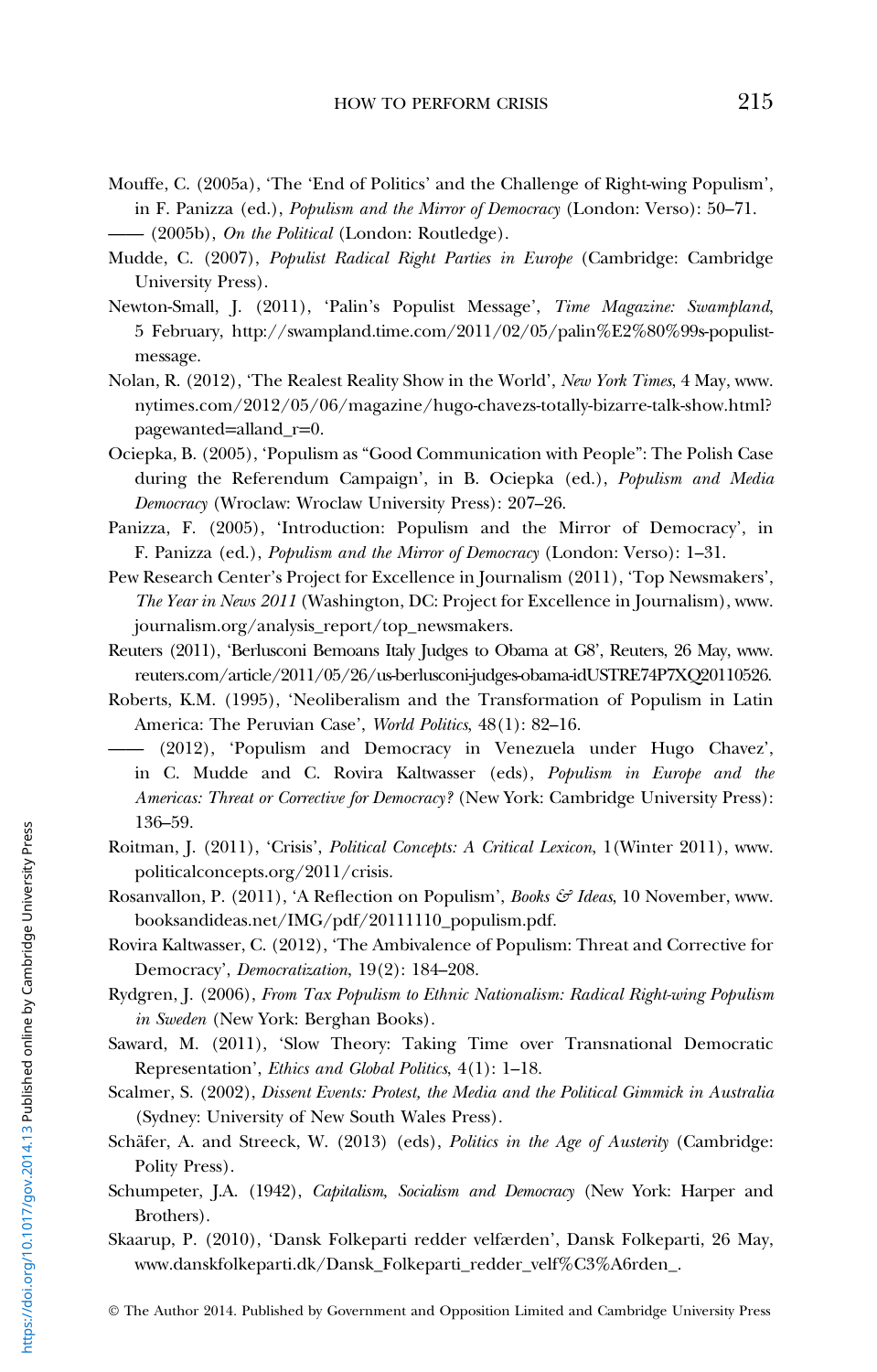- <span id="page-27-0"></span>Snow, D. and Moffitt, B. (2012), 'Straddling the Divide: Mainstream Populism and Conservatism in Howard's Australia and Harper's Canada', Commonwealth and Comparative Politics, 50(3): 271–92.
- Stavrakakis, Y. (2005), 'Religion and Populism in Contemporary Greece', in F. Panizza (ed.), Populism and the Mirror of Democracy (London: Verso): 224–49.
- Stewart, J., Mazzoleni, G. and Horsfield, B. (2003), 'Conclusion: Power to the Media Managers', in G. Mazzoleni, J. Stewart and B. Horsfield (eds), The Media and Neo-Populism: A Contemporary Comparative Analysis (Westport, CT: Praeger Publishers): 217–38.
- 't Hart, P. and Tindall, K. (2009) (eds), Framing the Global Economic Downturn: Crisis Rhetoric and the Politics of Recessions (Canberra: ANU EPress).
- Taggart, P. (2000), Populism (Buckingham: Open University Press).
- —— (2002), 'Populism and the Pathology of Representative Politics', in Y. Mény and Y. Surel (eds), *Democracies and the Populist Challenge* (Basingstoke: Palgrave Macmillan): 62–80.
- —— (2004), 'Populism and Representative Politics in Contemporary Europe', Journal of Political Ideologies, 9(3): 269–88.
- Taguieff, P. (1995), 'Political Science Confronts Populism: From a Conceptual Mirage to a Real Problem', Telos, 103: 9–43.
- Tarchi, M. (2008), 'Italy: A Country of Many Populisms', in D. Albertazzi and D. McDonnell (eds), Twenty-First Century Populism: The Spectre of Western European Democracy (Basingstoke: Palgrave Macmillan): 84–99.
- Tejapira, K. (2006), 'Toppling Thaksin', New Left Review, 39(May–June): 5–37.
- de la Torre, C. (2007), 'The Resurgence of Radical Populism in Latin America', Constellations, 14(3): 384–97.
- —— (2010), Populist Seduction in Latin America, 2nd edn (Athens, OH: Ohio University Press).
	- —— (2012), 'The People, Democracy, and Authoritarianism in Rafael Correa's Ecuador', paper presented to the Latin American Studies Association Conference, San Francisco, 23–26 May.
- Townshend, J. (2003), 'Discourse Theory and Political Analysis: A New Paradigm from the Essex School?', British Journal of Politics and International Relations, 5(1): 129–42.
- (2004), 'Laclau and Mouffe's Hegemonic Project: The Story so Far', Political Studies, 52(2): 269–88.
- Traynor, I. (2008), '"I Don't Hate Muslims. I Hate Islam," Says Holland's Rising Political Star', The Observer, 17 February, [www.guardian.co.uk/world/2008/feb/17/](www.guardian.co.uk/world/2008/feb/17/netherlands.islam) [netherlands.islam.](www.guardian.co.uk/world/2008/feb/17/netherlands.islam)
- Wall Street Journal (2013), 'Suddenly, Banks Are Victims: In their S&P Lawsuit, the Feds Discover a New Crisis Narrative', Wall Street Journal, 24 April.
- Ward, I., Leach, M. and Stokes, G. (2000), 'Introduction: The Rise and Fall of One Nation', in M. Leach, G. Stokes and I. Ward (eds), The Rise and Fall of One Nation (St Lucia: University of Queensland Press): 1–22.
- Wear, R. (2012), 'Astroturf and Populism', paper presented to In Defence of Politics: 62nd Annual Conference of the Political Studies Association, Belfast, 3–5 April 2012.